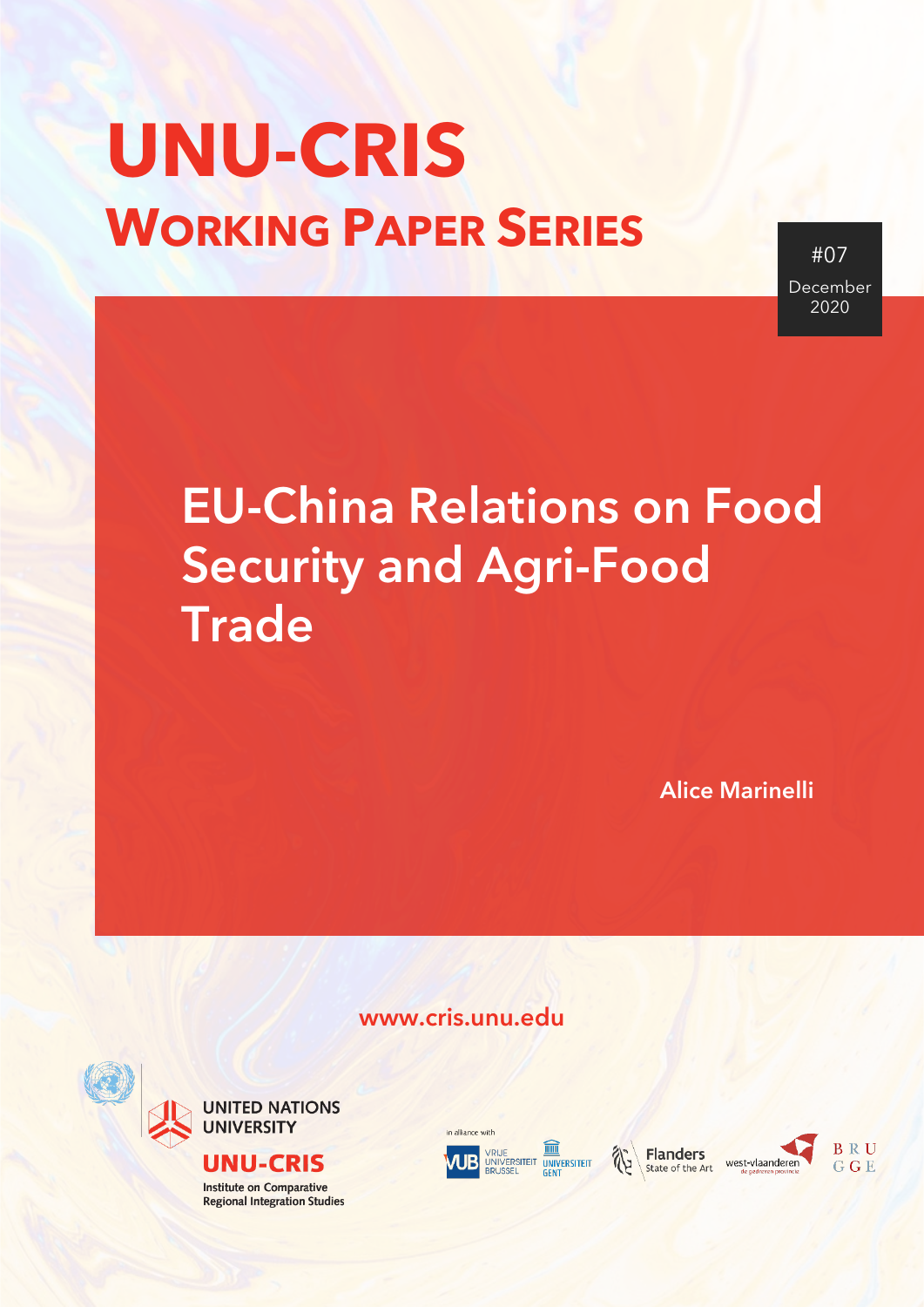#### About the author:

Alice Marinelli is a former research intern at UNU-CRIS, she holds a BA in Political Science from LUISS University of Rome and a MA in International Relations also from LUISS University of Rome. Alice currently works as a Junior Consultant at the strategic consulting firm Ianus Group in Brussels.

*The views expressed is this paper are those of the author(s) and may not represent the position of the UN, UNU or UNU-CRIS.*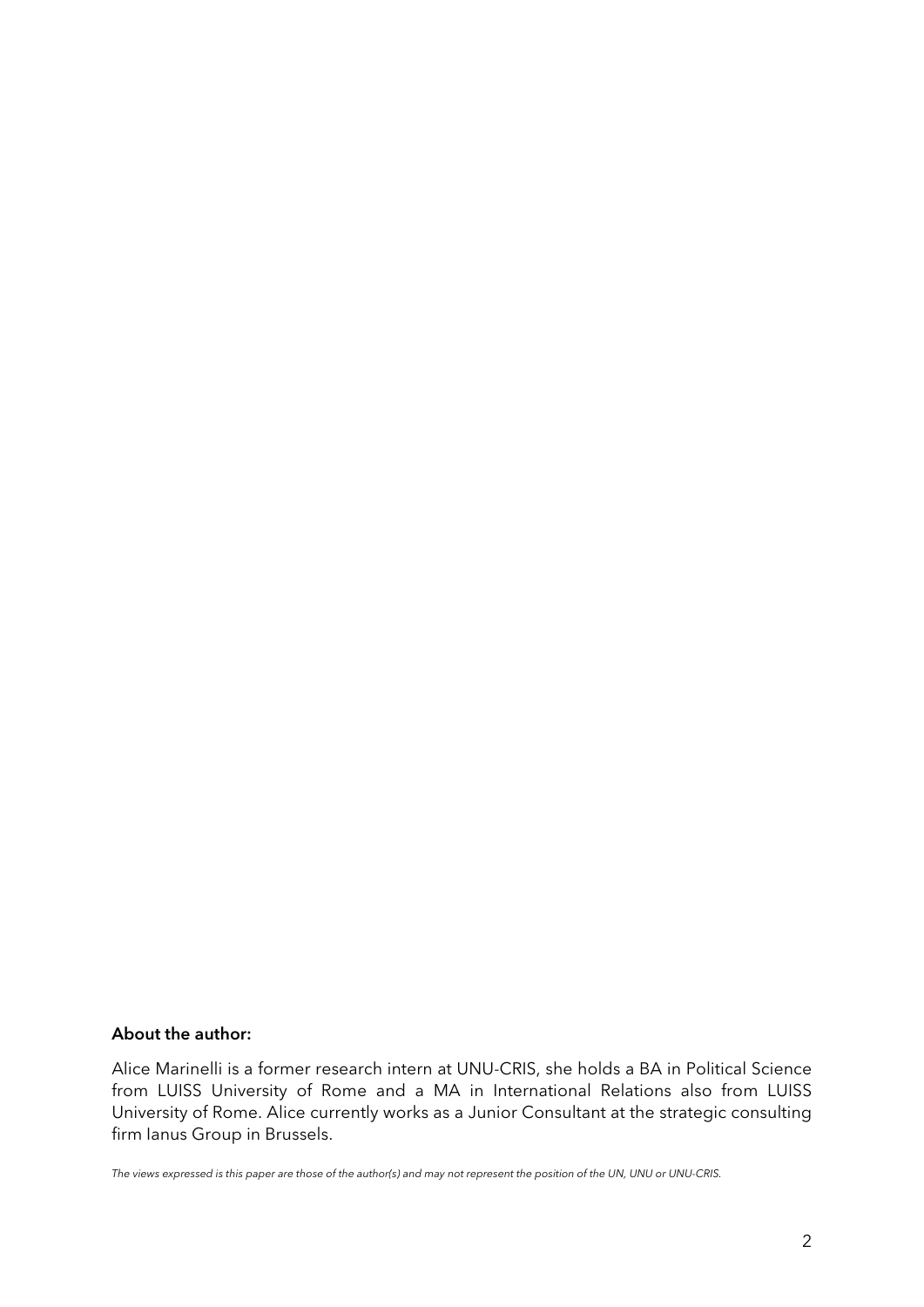#### <span id="page-2-0"></span>**Abstract**

China, the most populous country in the world, must feed around 1.3 billion people but its agricultural capacities are limited as its borders incorporate only one-tenth of the world's arable lands. The agricultural sector has been an important driver of China's economic growth, but due to natural resources' constraints China has implemented different and sometimes discordant agricultural reforms over the years. Food insecurity in China is exacerbated by the contraction of arable lands, water scarcity and environmental degradation. In accordance with the changing institutional setting and economic environment, food trade policies have varied, although every Chinese government has always prioritized the self-sufficiency principle, which places emphasis on domestic production. Drawing upon theories of international trade, this paper attempts to demonstrate how China would be better off if it increasingly engaged in international food trade and if it enhanced cooperation with the European Union (EU) in research & innovation (R&I) to tackle the problem of food security, as the EU can be a model for sustainable agriculture and food safety for China. European scientific initiatives and the sharing of its best practices have the potential to positively impact on China's food security status and on the relationship between the two parties in terms of economic gains and of food safety guarantees.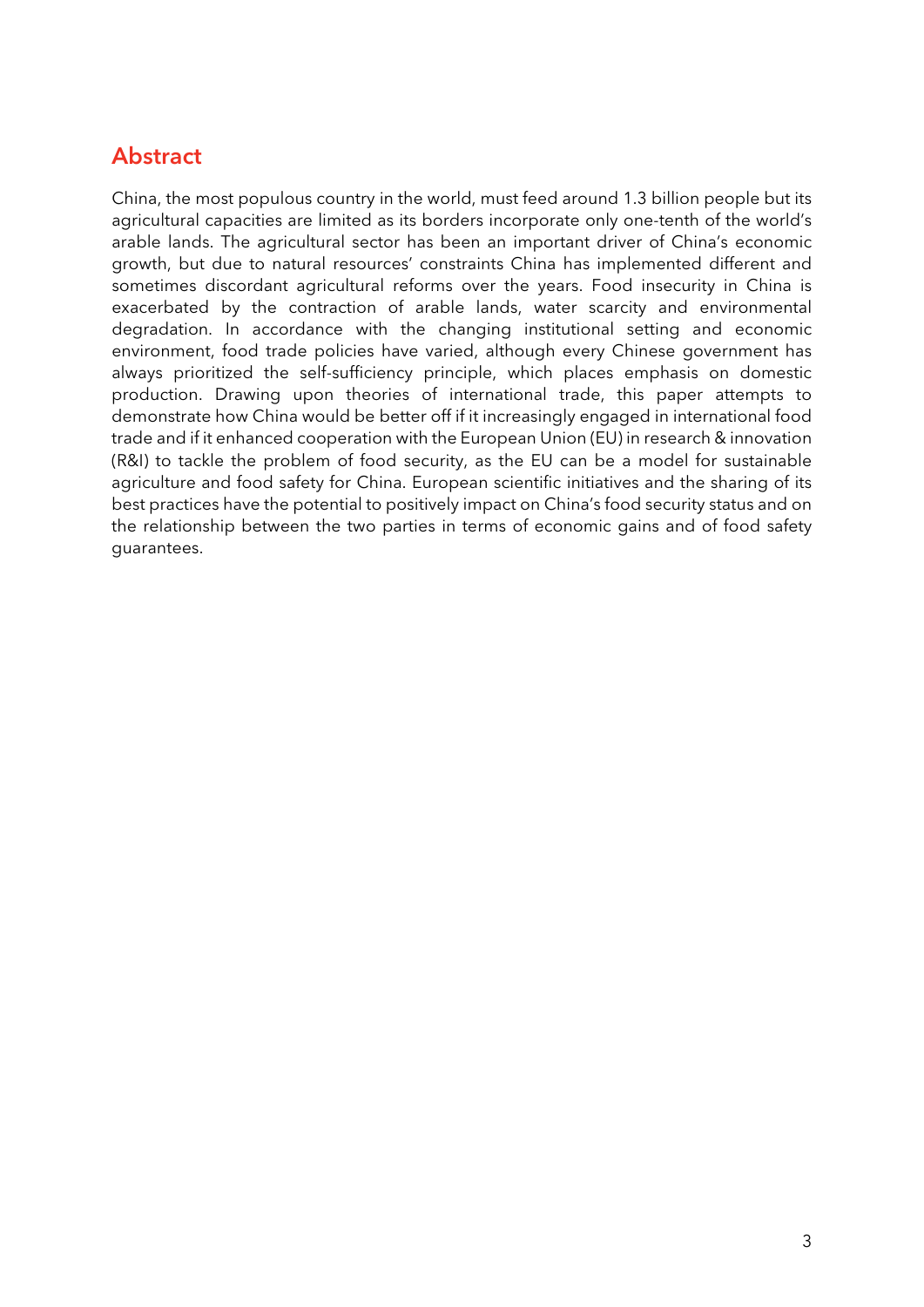### Sommario

| 4. EU-China Relations and Cooperation on Food Security and Food Safety 13 |  |
|---------------------------------------------------------------------------|--|
|                                                                           |  |
|                                                                           |  |
| 4.3. EU-China 2020 Strategic Agenda for Cooperation and Horizon 2020 16   |  |
| 5. Possible Impacts of an EU-China Free Trade Agreement (FTA) on the      |  |
|                                                                           |  |
|                                                                           |  |
|                                                                           |  |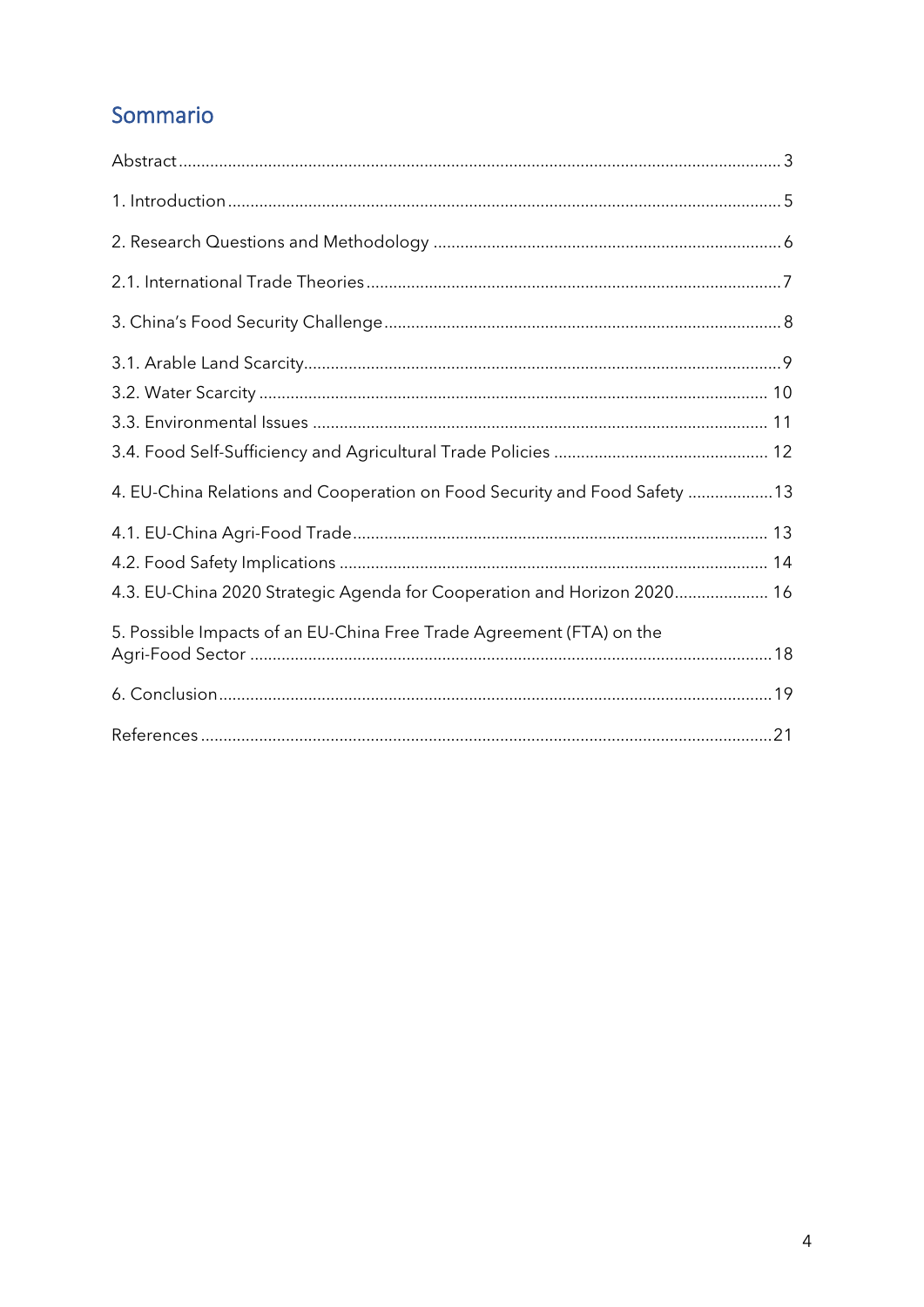#### <span id="page-4-0"></span>1. Introduction

At the World Food Summit, held in 1996, the definition of food security that was broadly accepted is the following: "*Food security exists when all people, at all times, have physical and economic access to sufficient, safe and nutritious food that meets their dietary needs and food preferences for an active and healthy life*" (FAO, 2006). Four dimensions can be identified in this definition. A country must ensure that firstly enough food is available by providing it through domestic supply, imports, or aid, and that secondly it is also accessible, meaning that everyone should be able to purchase a fair amount. The third dimension concerns the food's utilization, policy makers must guarantee that food is safe, healthy and possesses nutrition value. Finally, food stability is important, food security should be permanently guaranteed, even in the long term (Bianchi, 2014).

Food security is a challenge that China has faced in the past and continues to face nowadays. Following the Great Chinese Famine of 1959-1961, which led to the death of millions of people, China focused its attention on its food system. Being the most populated country in the world, China must feed 23% of the global population using only one-tenth of the world's arable lands (Ghose, 2014). Although China is still considered a developing country, due to rising inequalities between urban and rural areas and a per capita GDP which remains low in comparison to the standard of other developed countries, it is the second largest economy after the United States and plays a pivotal role in the global order (Ghose, 2014). Since the foundation of the People's Republic of China (PRC) in 1949, the Chinese government's priority has been to strengthen the agricultural sector, namely grain production which is one of the main drivers of the economy, to ensure a secure and safe food supply is maintained. China's food governance has evolved over the years as numerous and sometimes discordant agricultural reforms have been implemented. While self-sufficiency has always been a cornerstone for the Chinese government, China's grain trade policies have varied according to the changing institutional setting and economic environment, as it attempts to make the country more self-reliant in terms of meeting the domestic consumption demand.

China's agricultural trade pattern has always fluctuated, and despite its focus on selfsufficiency, China is now considered to be a net grain importer (Terazono, 2014). The primary explanation for the necessity of importing grain resides in the fact that the arable land area available per worker is very limited. Furthermore, it has been shrinking since 1990 and now corresponds to only 0.1 hectares per capita, less than a half of what other developed countries utilise (Lu, 1997). The market-oriented economic reforms implemented in 1978 by Deng Xiaoping also created new challenges. As the economy grew rapidly so did the demand for food and dietary patterns among the burgeoning middle class have also changed. Furthermore, rapid industrialization led to spiralling levels of air pollution and the production of large quantities of industrial and domestic waste which all had a direct effect on land quality, as the soil became increasingly degraded. The contamination of grain crops, fruits and vegetables, mainly by toxic heavy metals, also had a severe impact on food safety and public health (Ghose, 2014). Pesticides, invented in the 1950s to prevent pests and pathogens from damaging crops with the aim to improve food availability, also have a negative impact on both the environment and human health, due to the high levels of chemical compounds that they release into the soil and water (Zolin, Cassin & Mannino, 2017). In addition to the loss of arable land, water scarcity, particularly in China's northern and eastern provinces, has always constituted a significant problem for the agricultural sector (Jiang, 2009). Hence, it can be deduced that the economic measures of the 1980s and 1990s intended to foster economic growth had a dual effect; while on the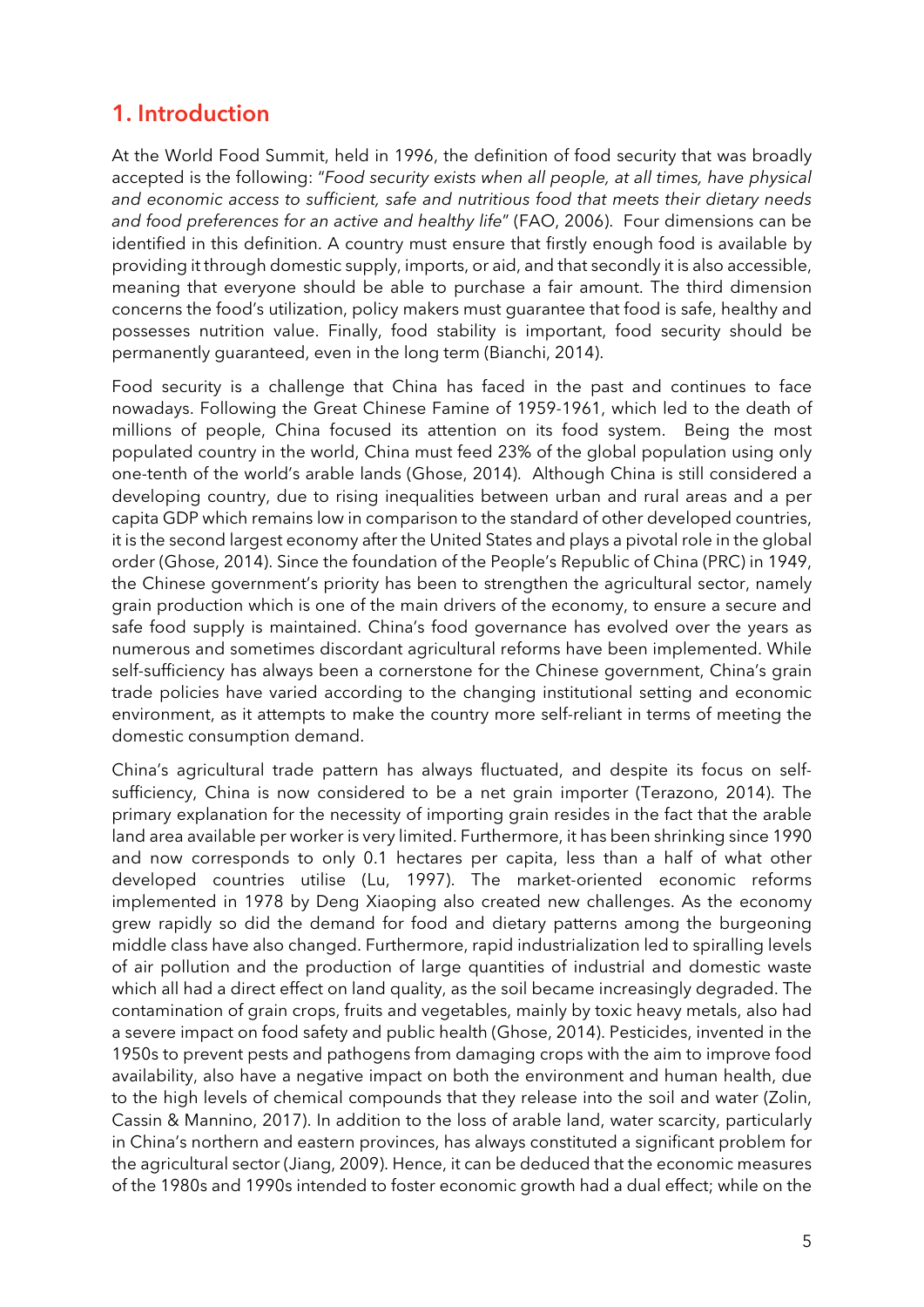one hand the agricultural system began modernizing, on the other hand rapid urbanization led to the shrinkage and contamination of arable lands (ibid). Given all this, the Chinese central government needs to prioritise working towards meeting the country's needs for both food quantity and quality. One means to do so is through increased international cooperation.

The European Union (EU) was one of China's first trading partners and by 2017, China was the second destination for European food exports after the United States, and the fourth country of origin of agri-food imports in the EU, with a total value amounting to €5.090 million as of 2016 (European Commission, 2017). Between 2012 and 2016, the main EU agri-food products exported to China were, besides beverages, meat, processed cereals and dairy products, whereas the main imports from China were vegetables, fruits and products of animal origin (European Commission, 2017). As food trade between the two countries is rapidly increasing, it is important for the EU and China to strengthen their cooperation to include the exchange of information on a regulatory, scientific and technical level, with the aim of improving China's food security and food safety (European External Action Service, 2018). China is interested in cooperating with the EU as its more sustainable agricultural practices, biotechnology models and innovative methods may help improve Chinese agricultural productivity and attain better levels of food safety.

#### <span id="page-5-0"></span>2. Research Questions and Methodology

The purpose of this working paper is twofold: firstly, to provide an insight on China's current level of food security; secondly, to illustrate China's relationship with the EU to understand how this seeks to become a means to tackle the problem of food security and provide a model of sustainable agriculture and food safety. The paper attempts to respond to the following research questions:

- (i) *How has China been addressing its food security challenge?*
- (ii) *What drives and explains EU-China cooperation and trade in food and agricultural products?*

To respond to these questions, the paper will be divided into three sections: the first outlines the theoretical framework drawing upon a literature review of secondary sources and international trade theories to explain China's trade policies; the second section provides key definitions of food security and addresses the challenges that China is currently facing in order to attain national food security; the last section, in light of the analysis, seeks to answer the two research questions. It will thus be explained how the EU's share of scientific initiatives and best practices in the agri-food trade could have a positive impact on China's food security status and on the development of the relationship between the two parties. The degree of cooperation between the EU and China will be described in terms of economic gains and in light of further food safety guarantees.

The overall hypothesis is that China's central government reliance on grain self-sufficiency cannot ultimately lead to improvements in food security. Rather an open-market approach combined with the EU's share of best practices and innovations, and investments in agricultural technology and research can embody a more successful strategy. To test this hypothesis, the impacts of alternative policies meant to guarantee food security in the long term will be evaluated. The paper will strive to determine whether the reduction of import tariffs and the development of an EU-China partnership, in the form of a Free Trade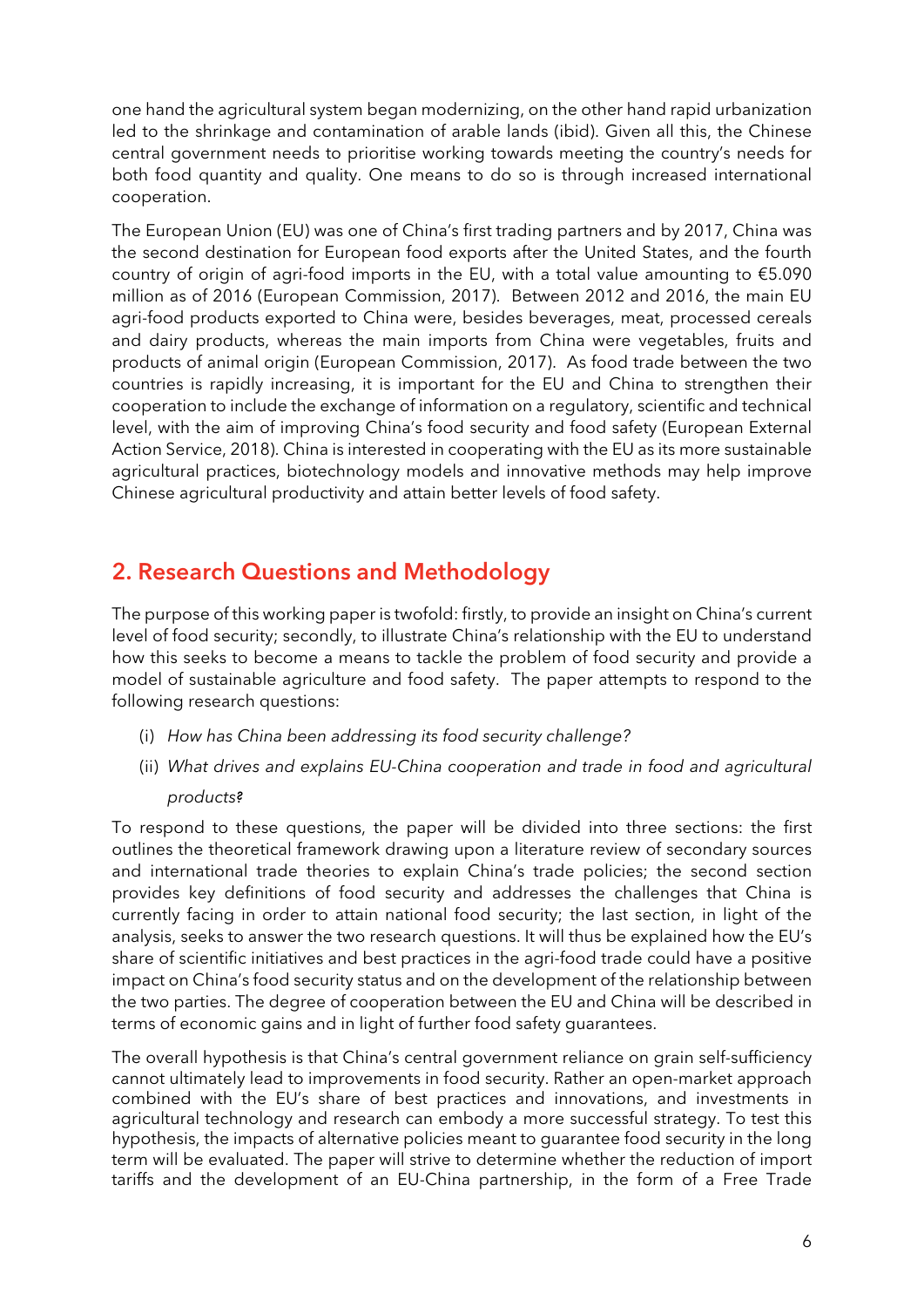Agreement (FTA), can be a viable solution to defeating hunger and achieving national food security.

Drawing upon a qualitative analysis of secondary sources – books, journals, public documents and websites relevant to the topic - efforts will be made to evaluate how and to what extent China will be able to achieve food security with the support of the EU. The paper will evaluate the comparative food security status across the country, to examine if there is a prevalence of insecurity in some regions rather than others. The purpose of the analysis is to assess the impact of the trade policies carried out in the past in order to identify the most appropriate measures to adopt in the future. The present and future commitments of the Chinese ruling party will also be taken into consideration to investigate how these can influence the country's agricultural productivity and affect national food security. As far as the timeframe is concerned, the main economic and agricultural policies enacted from the beginning of the Reform Era in 1978 until today will be taken into consideration, since China established its first diplomatic relations with the European Economic Community (ECC) in 1975.

#### <span id="page-6-0"></span>2.1. International Trade Theories

Economic trade theories can be used to explain a country's agricultural trade pattern, since foreign trade in the agricultural sector can be considered as a determinant of economic growth, in the least developed countries (LDC) as well as in developing countries like China where agricultural goods play a great role in the economy (Verter, 2015). International trade is the practice of exchanging goods and services between nations and across borders (McDonald, 2018). In opposition to mercantilism, a trade theory which encouraged countries to export goods, the first economic theories of liberalism began appearing in the 18th century. Adam Smith, in 1776, formulated the "Absolute Advantage Trade Theory", claiming that a nation becomes wealthy when specialization in the production of a certain good occurs (ibid). When a country produces a service or commodity at a lower cost than another country, it is said that the former has an absolute advantage over the latter. Therefore, if all nations, through specialization, practiced free trade and exported the goods that they had an absolute advantage on, everyone would benefit. Adam Smith believed that all restrictions to trade should be eliminated and that governments should not intervene in the market (Verter, 2015). Subsequently, in 1817, David Ricardo elaborated upon the "Comparative Advantage Theory", by stating that the good that requires the least labour should be the one traded and exported while the goods for which the country has no specialization should be imported (Costinot and Donaldson, 2012). The theory assumes that technologies differ, and that labour is the only factor of production considered. Therefore, countries engage in trade due to the difference in labour productivity, however, this economic model lacks the inclusion of capital and land factors (ibid).

In the early 1920s, Eli Heckscher and Bertil Ohlin developed another theory of international trade based on Ricardo's principle of comparative advantage. The Swedish economists believed that international trade can compensate for the unequal distribution of the resources of production around the world (Leamer, 1985). The Heckscher-Ohlin (HO) model, also known as "factor endowment theory", states that trade among countries occurs because of the differences in the factors of production costs, assuming that technologies are the same (Negishi, 2001). Countries are endowed with different resources, labour, capital and land (ibid). According to the model, countries trade based on their resource endowment and a country should specialize at producing a commodity for which the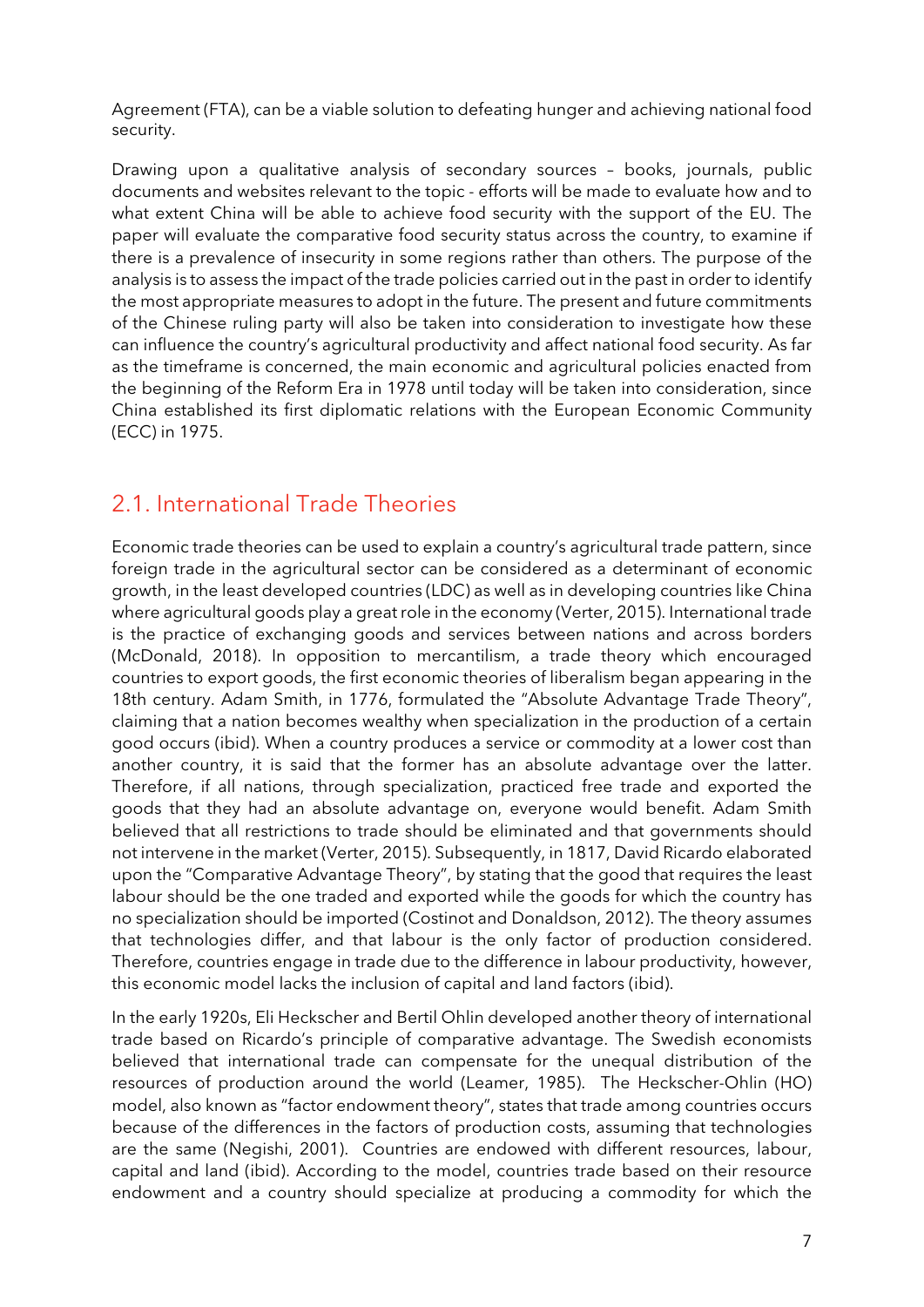abundant factor of production is best utilized. The price of the factor of production will depend on the abundance or scarcity of the resource endowments. Hence, if a nation is labour-abundant, it should export labour-intensive goods, whereas if a nation is endowed with more capital, it should export capital-intensive commodities and import the others (Verter, 2015). China's trade policies will be explained by using this theoretical model of international trade.

China is a country mainly endowed with the factors of production of land and labour, rather than capital, and agricultural production can be either land or labour-intensive (Lin, 2011: p.163). Farming grain is considered a land-intensive activity, whereas the cultivation of vegetables and fruits is labour-intensive (Wang, 1997: p.6 ) To plant one mu (0.15ha) of corn takes about 7 labour days, 15 days for one mu of rice, and about 200 labour days for vegetables (Lin, 2011 p.163). Since arable land per capita in China is low, it can be inferred that the country has no comparative advantage in the production of land-intensive commodities. China is, instead, a labour-abundant country, that has its comparative advantage in producing labour intensive agricultural products such as vegetables and fruits. Therefore, if China has a comparative disadvantage in the production of grains and land-intensive harvests, according to the H-O trade model the country should import these commodities and export labour-intensive goods if it wants to be competitive on the international agricultural market. Grain imports have been rising since the 1990s, and future projections show that China will become a net importer of grain once the Chinese government eliminates all international trade barriers (Carter and Rozelle, 2002: p. 27-30). If this trend continues more land can be allocated for labour-intensive crops. Thus, due to China's factors of endowment and limited natural resources, the self-sufficiency policy had some negative consequences for agricultural productivity since China does not have a clear comparative advantage in the production of grain (Long, 1999).

#### <span id="page-7-0"></span>3.China's Food Security Challenge

China is the world's largest consumer of food and, despite its limited natural resources, it has been able to feed 22% of the global population (Hartel, 2018: p. 61). Although in 2015 China achieved the Millennial Development Goal (MG) of eradicating poverty and hunger, estimates show that 134 million people are still undernourished and disparities regarding the ability to access food exist between people living in rural areas and those in the cities (The State of Food Insecurity in the World, FAO, 2015). In China, the concept of food security has always been associated with "grain security" and every Chinese administration has prioritised domestic production as the best means to provide food for its population. In other words, self-reliance has always been at the core of the nation's agricultural policies (Zhong and Zhu, 2017). In 2014, China produced 18% of the global grain supply, 50% of global vegetables and 29% of meat (Ghose, 2014). As the Chinese population is expected to continue increasing, reaching 1.3406 billion people by 2050, food consumption will rapidly expand, and China will struggle to meet such a high demand due to its limited natural resources (Mukhopadhyay et al., 2018).

Although China has increased its food production over the years, a consistent discrepancy between supply and demand endures. Overall, the food self-sufficiency rate has been kept as high as 95%, but, recently, domestic grain production has not matched demand and the demand for meat and dairy products has been growing rapidly (Hartel, 2018: p. 68) as more affluent Chinese consumers demand food of higher quality, nutrient dense and with a high caloric intake (Ghose, 2014).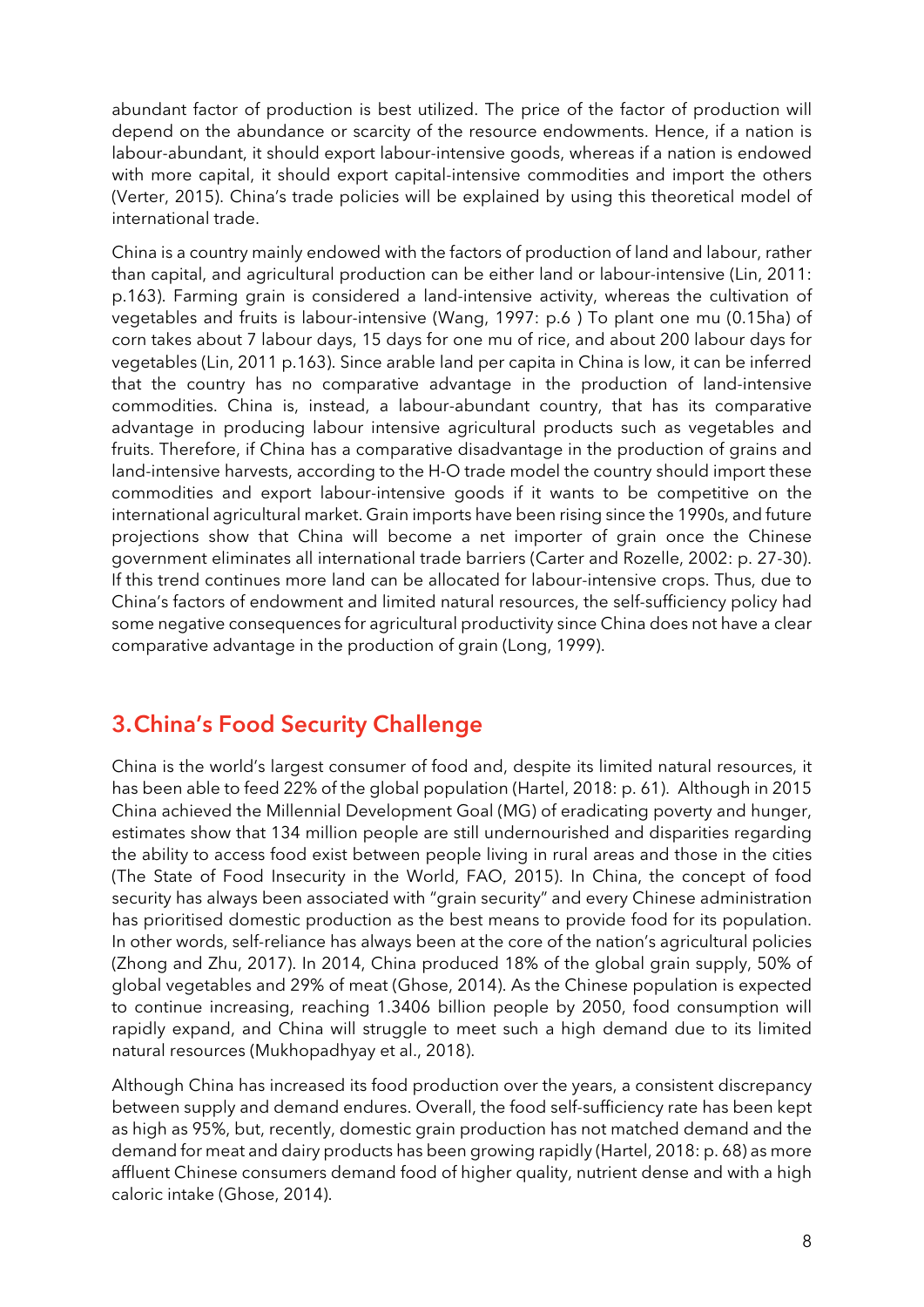#### <span id="page-8-0"></span>3.1. Arable Land Scarcity

China is the third largest country in the world, but the area suitable for agricultural activity is very limited and accounts for only 12.8% of the planetary total. Declining arable land availability is one of the most serious issues that China is currently facing (Ghose, 2014). For example, between the years 1996 and 2008, China's arable lands diminished by 6.4% (ibid). Projections show that China's cultivated lands will decrease from 135 million as of 2003 to 129 million hectares by 2030 as a consequence of urban expansion. During the 1950s, per capita cropland was 0.18ha, by 2014 this had fallen to just 0.1ha (ibid).

The agricultural system in China has undergone a series of radical transformations in the twentieth century, firstly during the Chinese Communist revolution in the 1950s and then again during the economic liberalization era of the 1980s (Naughton, 2007: p. 231). The implementation of land reforms has always been a top priority for the Communist Party and any Chinese government (Ye, 2015). Land tenure has often been used as a political tool to appease the populace, as stability in the country's rural areas depended on a fair distribution of farmland among peasants (Hin, 1999: p. 16). The Chinese ruling elite has attempted to devise several solutions to deal with the issue of arable land scarcity, but these mainly addressed problems relating to land property rights and its redistribution rather than the improvement of lands' productivity and efficiency (Suyin, 1976: p. 25). China's area of arable land also continued to shrink due to mismanagement, droughts, deforestation, lack of soil care and the growth of deserts in the northern provinces (ibid: p.25). American experts believed that China's backwardness and low food production was a consequence of a lack of technological equipment, but the Communist Party of China (CPC) asserted that the main cause was an exploitative landlord system and growing urban capitalism, as resources were transferred from the rural areas to the cities (ibid: p.26).

In the 1990s the market-oriented economic reforms paved the way to also reform land property rights. The *Land Administration Law* which assigns private "use rights" to publicly owned land remains the core regulation that protects the country's land resources (Ho, 2005: p. 56). The "use right to agricultural land" imposes on the farmers the obligation to cultivate the land and to not leave it wasted (Ho, 2005: p. 58). However, as collectives own and redistribute lands systematically, farmers are not fully entitled to land tenancy. The peasants thus exploit the land with the purpose of increasing production and are not incentivized to make investments in the improvement of the soil fertility, and this is what leads to inefficiencies in the land's use (Naughton, 2007: p.118-121).

The legal protection of agricultural land in China has now become, more than ever, a priority for the central government in order to safeguard the country's food security and avoid food shortages (Ding, 2004). Another important measure of the *Land Administration Law* concerns the prohibition of the use of arable lands for urban construction projects, the protection of specific cultivated lands such as those being used to grow grain, oil and cotton, and of fields well-suited for the production of vegetables (Hartel, 2018: p. 181-199). The *National Land Consolidation Planning* (2011–2015) is another policy which aims to improve land use and prevent losses of arable lands. This five-year policy has been credited for bringing an additional 400 million mu of arable land into production by 2015 and 8 more million mu will be created by 2020 (Liu, Fang and Li, 2013).

The Chinese government has recently also pursued a policy to highlight the economic use of land resources in order to promote their conservation by improving their quality. Xi Jinping's Twelfth Five-Year Plan established a mechanism of compensation, in the form of grants, to incentivize farmers to take responsibility for the protection of the country's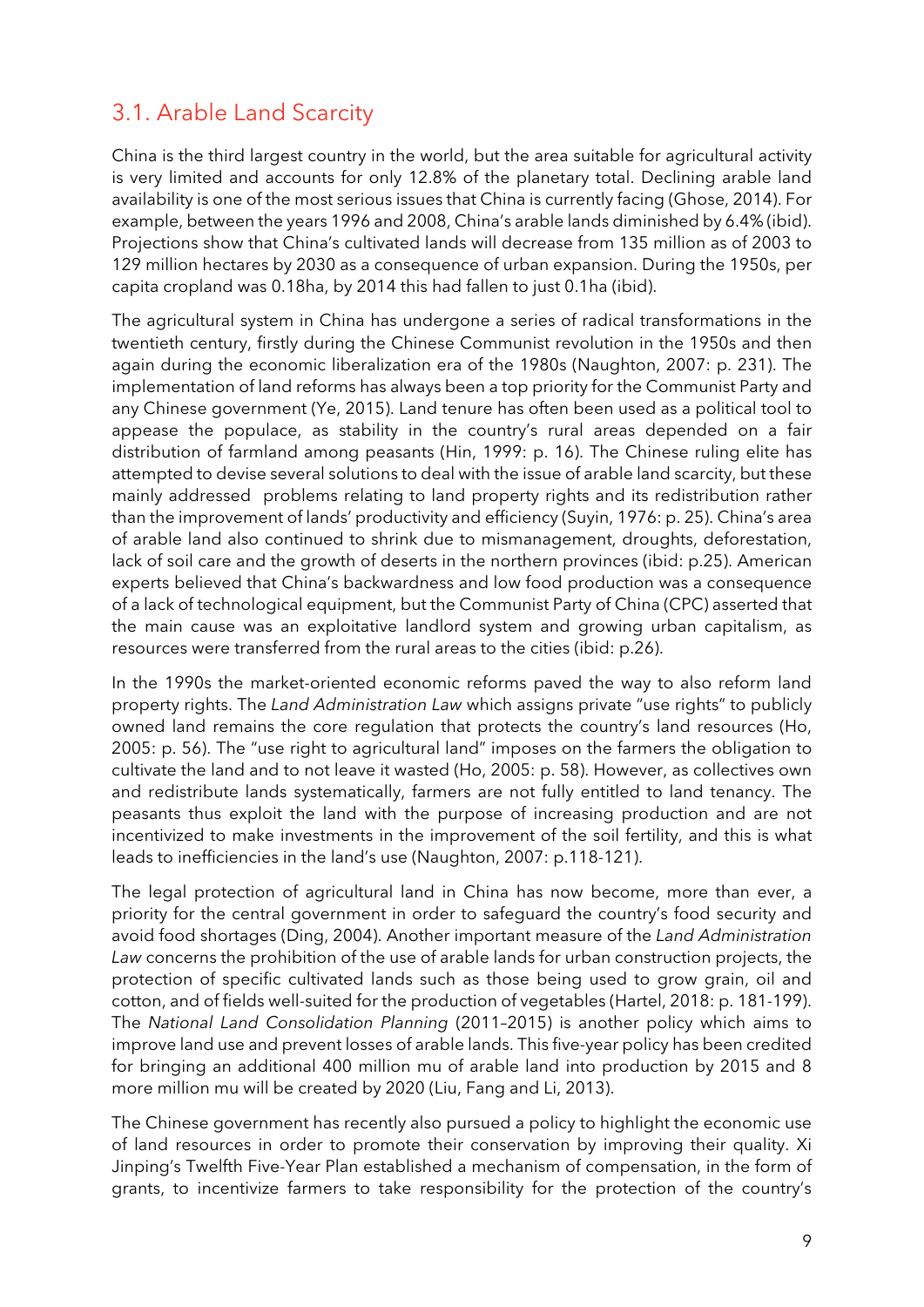cultivated lands (Hartel, 2018: p. 181-199). The *Permanent Basic Farmland Delimitation*  policy of 2010 included a map system delimiting the Chinese farmland protection areas. By 2014, 156 billion acres of land had been delimited for the purpose of ensuring food security (ibid p. 181-199). Furthermore in 2014, the CPC called for the development of a "rural household management system" with the aim of improving agricultural efficiency and increasing the tillers' income (ibid p. 181-199). More independence will be given to family run businesses in order to encourage them to embrace innovative and technological practices (Hartel, 2018: p. 181-199). However, at the legal level, no settlement mechanisms regarding disputes over land allocation and utilization have been defined, and therefore no specific provisions exist that deal with the protection of uncultivated or waste lands. (Ho, 2005: p. 60-62).

There is still not a uniform call for land protection. On the one hand, the government places emphasis on reinforcing regulations and imposing penalties on those who degrade the quality of cropland through construction projects, on the other hand, urban plans aimed at expanding the country's industrial capacity continue to be encouraged (Veeck, 2013). To improve the productivity of the country's remaining arable lands, irrigation systems have been constructed especially in the arid desert areas in the northern provinces (Economic Research Service, USDA). Despite the benefits that irrigation facilities bring in terms of increased agricultural productivity, these structures themselves take up more than 6 million hectares of potential farmland (Yunlong, 1990: p.345). 40% of such irrigation systems are massive overground structures, if they were instead designed and built in the form of underground pipes many hectares of arable lands could have been saved (ibid). Furthermore, large water storage facilities do not always raise agricultural efficiency but rather have a detrimental impact on the environment (Huaizhi, Jian, Wenju, World Agriculture, 2018). Indeed, the "Three Gorges Dam", the world's largest hydroelectric dam, located in the northern region of Hubei, has led to 60,000 hectares of rice and grain cropland being lost, and caused an environmental catastrophe (Ghose, 2014). Ironically, environmental degradation caused by infrastructure and water storage projects specifically planned to try and mitigate against diminishing land and water resources, have become a major cause of the decline in farmland in China.

#### <span id="page-9-0"></span>3.2. Water Scarcity

China only possesses 8% of the world's freshwater reserves and its demand for this vital resource continues to grow (Ghose, 2014). Historically, China has faced cyclical water shortages in the northern provinces of the country (Jiang, 2009). China's total volume of groundwater and surface water, which mostly comes from precipitation, amounts to 2812 billion cubic meters per year (Ibid). China's current water shortage is estimated to amount to approximately 40 billion cubic metres and by 2050 this could increase to 400 billion cubic metres, of which 56 billion will affect the north alone (ibid). Water scarcity also has a negative impact on industrial activity and therefore it becomes even more crucial to find proper policies that simultaneously increase water supply and decrease demand. Additionally, more than 25 billion cubic metres of water was polluted and left unutilized between 2000 and 2003 (Ibid). Pollution and poor water quality in North and East China have led to shortages in the South where water is usually abundant. The natural distribution of the country's water resources is uneven. Most of the freshwater is located in South China, while the Northern and Eastern parts of the country, where 45% of the Chinese population lives, experiences serious shortages (ibid).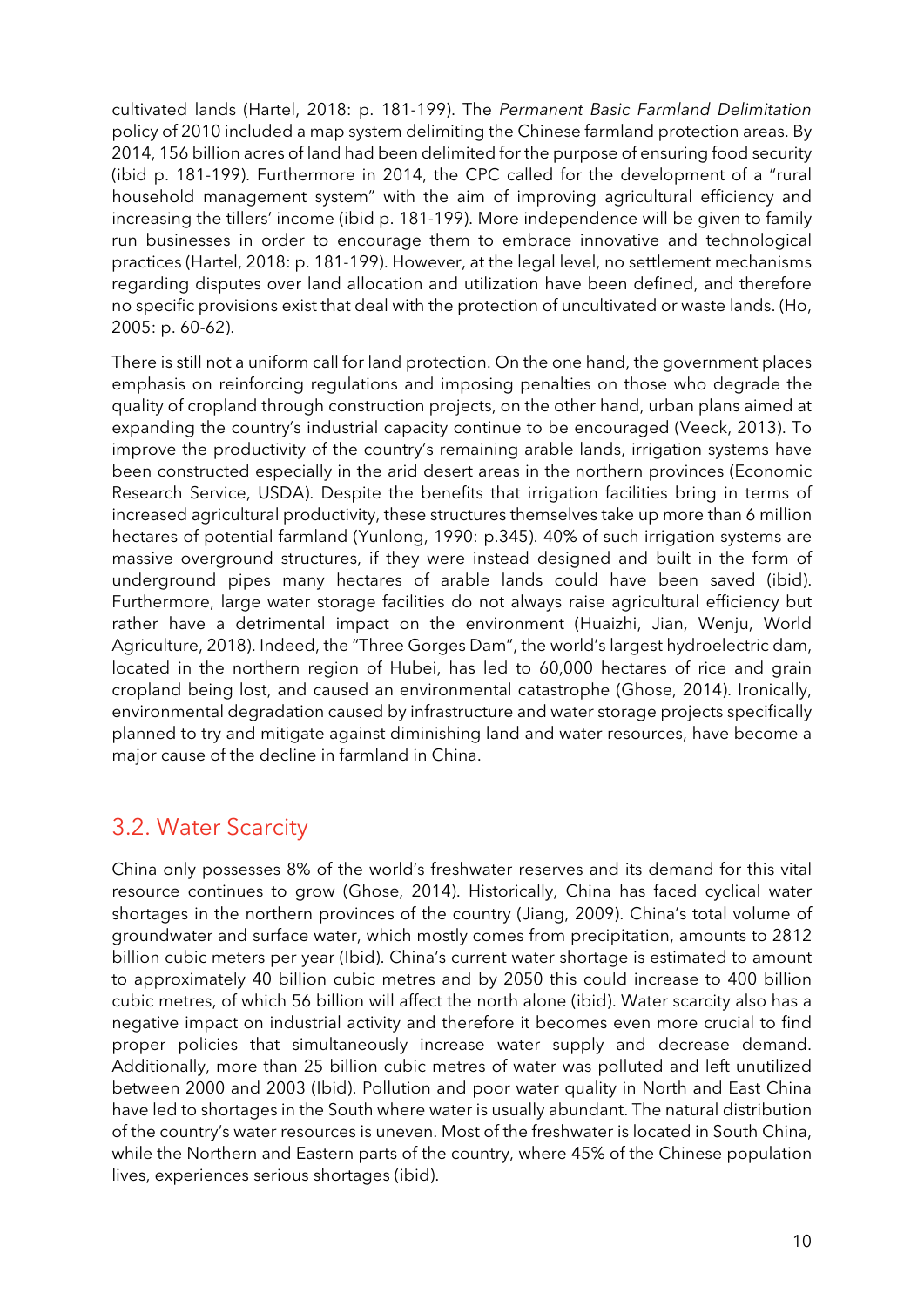The Chinese institutional water management system has its shortcomings, namely fragmentation and a lack of coordination among the various agencies that deal with the control of water resources. The Ministry of Ecology and Environment (MEE) is the ministry in charge of the department of environmental protection overseeing air, land and water pollution, along with the Ministry of Water Resources (MWR), which is responsible for the supervision of the resources' organization and standards of quality. However, due to a lack of coordination between the two agencies, no proper management is provided, and transaction costs are high. Hence, more effort needs to be made to improve the jurisdiction system on the use of water. If, for instance, the rights of the peasants were clearly defined it would be easier to reduce inefficiencies of usage. A system that defines the quantity of water to which a farmer is entitled to could be put in place so that less water is wasted (Jiang, 2009). The MWR in 2005 called for the water problem in China to be resolved as it deemed that it represented a potential threat to the economic and social stability of the country. The government was urged to provide more investment in the irrigation system and prevent pollution (Parton, 2018). As Parton states: "The problem is that 80% of the water is in southern China, meaning that eight northern provinces suffer from acute water scarcity, four from scarcity, and a further two (Xinjiang and Inner Mongolia) are largely desert. These 12 provinces account for 38% of China's agriculture, 46% of its industry, 50% of its power generation (coal and nuclear use a lot of water), and 41% of its population" (Parton, 09.05.2018).

#### <span id="page-10-0"></span>3.3. Environmental Issues

Soil degradation, caused by mining and agricultural activities, industrial processes and urbanisation, represents a serious issue for China's population, which the central government began addressing only in the 1980s when environmental protections were first adopted. Soil pollution has a negative impact on agricultural activities and therefore on food production. The types of heavy metals that have been detected include lead (Pb), cadmnium (Cd) and chromium (Cr), all of which have severe detrimental effects by lowering farmland productivity (Delang, 2017). Admnium (Cd) typically originates from the combustion of coal, waste treatment, and from the utilization of fertilizers and pesticides and is especially concentrated in South China, in the provinces of Hubei, Hunan, Yunnan, and Guizhou, where several large mines are located (ibid). Environmental lead pollution, due to mining and coal burning is a serious problem in China as food, besides water, air and soil, is the main source of exposure in the population (Wang et al, 2019). Within the megalopolis of Shanghai in the East and Guangzhou in the South, lead concentrations are extremely high (ibid).

Since the beginning of the 1980s, as people's dietary patterns have changed moving from a diet based on cereals to an increasingly protein based one, China's agricultural land has undergone a radical transformation. The soil, once used to grow low value crops, was converted to cultivating crops of higher value (Delang, 2017). To produce fruit and vegetables, highly intensive farming practices utilising new chemicals were required and demand for pesticides has been increasing over the years (Freedonia, 2012). The increased use of pesticides and fertilizers, along with the excretion of animals contaminated the land, raising concerns over food safety. The heavy use of fertilisers has been China's means to counter the fact that its arable land area is limited. Although fertilizers are widely employed all over the world, in China their usage is quite considerable, in 2011 roughly 400 kg of fertilizers were applied on each hectare of land (Delang, 2017). The use of pesticides increased yields by minimising crop loss, yet they can also be detrimental to soil quality.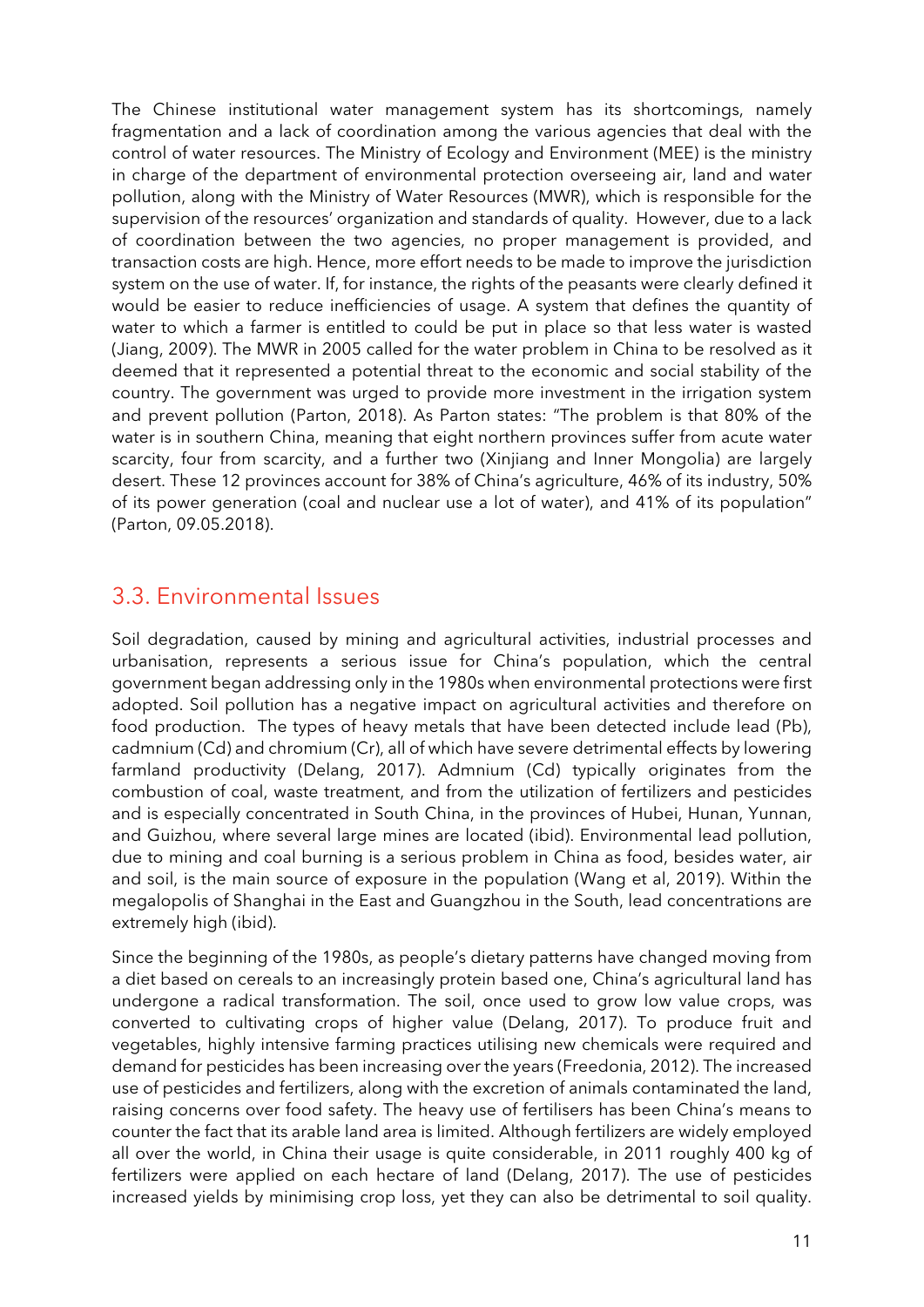Another factor that influences soil contamination is livestock waste which peasants recycle as organic composts since these insert mineral nutrients into the land. The reason why animal excrement, if utilized as a fertilizer, is considered dangerous for people's health is because pigs and poultry could have been fed with food containing hormones and antibiotics (ibid).

The other great challenge that China must overcome is that of ensuring adequate water quality levels. Overall, in the urban areas the quality of the water is adequate, whereas, in the rural areas, where 320 million people live, the situation is critical as the amount of contaminated water stands at 90 million cubic meters (Zhang, 2015). In North China, surface water is the worst affected, while in the south, pollution is more concentrated in the underground water reserves (Hu & Cheng, 2013). Crop quality is influenced by the irrigation system which mitigates against water scarcity but in turn has negative consequences for the environment. On the one hand irrigation can raise agricultural production, however on the other hand the chemicals in the sewage pollute the farmlands and its output (Delang, 2017). Thus, the government should improve irrigation systems and implement more long-term strategies to regulate and ensure food safety (Li, 2018).

#### <span id="page-11-0"></span>3.4. Food Self-Sufficiency and Agricultural Trade Policies

To guarantee food security, the Chinese government, since the Maoist period, followed the grain self-sufficiency policy, to be self-reliant in fulfilling the consumption demands of the people living in the rural and urban areas. The strategies through which food self-sufficiency is attained are several, government support to domestic production in the form of agricultural subsidies, restrictions of imports, and application of regulations and standards of improvements for agricultural products (Felloni, Gilbert, Wahl, Wandschneider, 2000: p.6).

While developed countries have been reducing farm subsidies, in 2012 the Chinese government increased its support for domestic agricultural production, spending 165 billion dollars (The Economist, 14/03/2015). China's heavy subsidization of agriculture encourages farmers to grow grain even in lands that are not suitable for crops. Farmers are forced to use large quantities of chemicals in order to produce grain on such unsuitable land, which consequently pollutes the soil and water supplies and ultimately results in inefficiencies in the agricultural sector (The Economist, 21/05/2015).

To maintain self-sufficiency, China's grain trade policies have varied according to changing institutional and economic settings. In the 1980s the country entered a new phase of economic liberalization with the World Bank estimating that between 1980 and 1999, the value of China's trade exchanges of commodities increased to an annual rate of 13%. Nevertheless, the trade of agricultural products remained subject to more protectionism with annual growth rates of only 5% for imports and 6% for exports (Carter and Rozelle, 2002: p. 27-30). Although the government always stressed the importance of attaining selfsufficiency at a rate of 95%, and perceived reliance on the global markets as a threat to domestic production, in the 1990s the trade pattern began leaning towards increased imports and decreased tariffs (ibid). When, in 2001, China acceded to the World Trade Organization (WTO) the government made further commitments to improve transparency and competitiveness (Bacchus, 2011). Among the conditions set out by the WTO, China had to abolish central planning, reduce the monopoly power of state trading companies,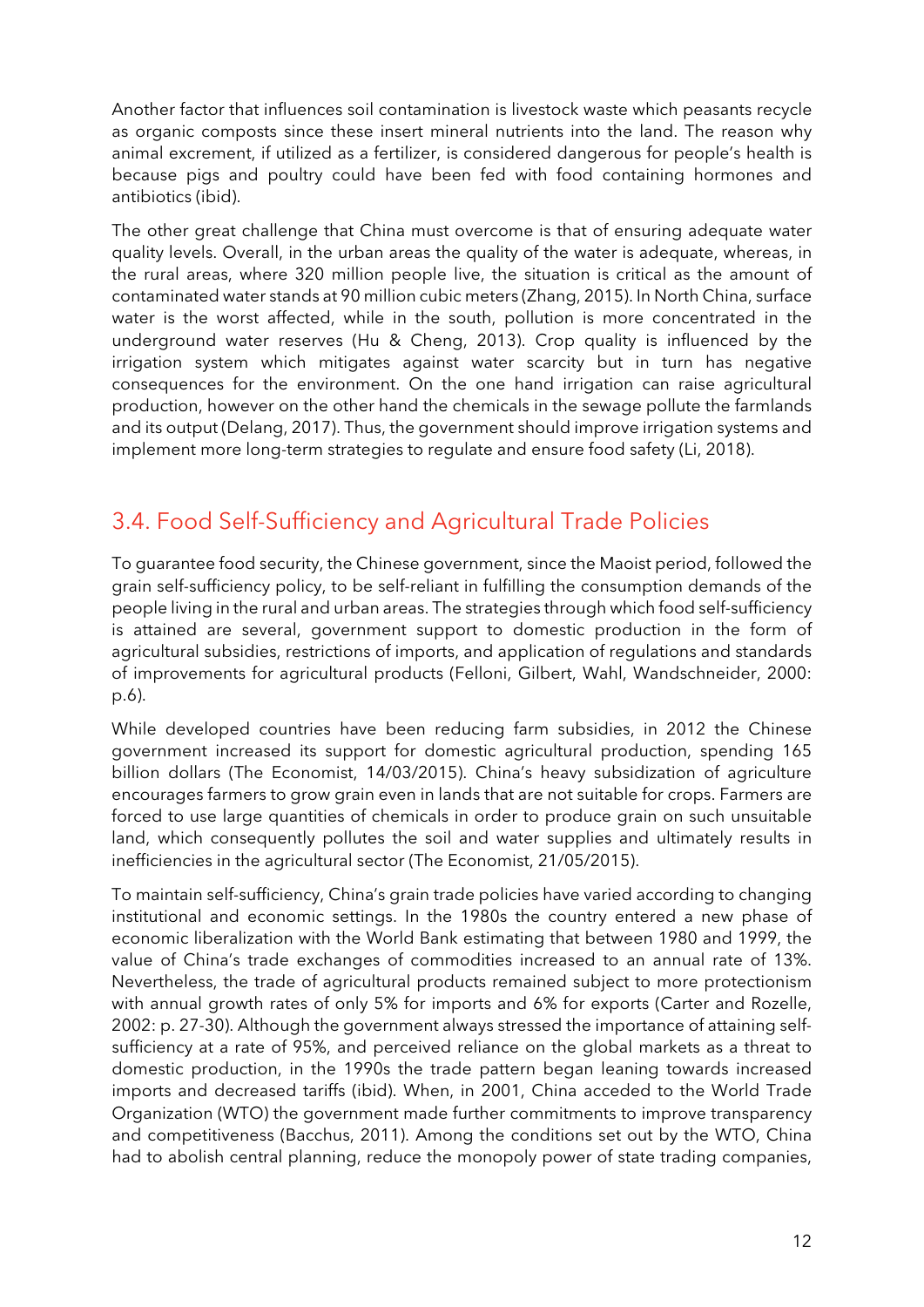eliminate non-tariffs barriers, and respect food safety along with sanitary standards (Hansen, Tuan, Somwaru and Seeley, 2009).

Changes in dietary patterns, personal habits as well as price and incomes all led to an increase in food imports. Before 1978, the population primarily consumed staple foods with a low daily caloric diet's coefficient, but after the economic reforms which improved urban household incomes, dietary patterns began changing. From the 1980s, the urban middle class started consuming more meat and dairy products, while demand for staple foods declined (Long, 1999). The urban households' food expenditure on cereals amounted to 22% in 1978 but this had fallen to just 8% by 2009 (Zhou, Liu, Gandhi, 2012).

Since the late 1990s China imports of meat, namely beef and mutton, have drastically increased because domestic production, although growing, was still insufficient to meet demand (Gale, Hansen, Jewison, 2015). From 2008, China also increased its imports of grains, feed grains and oilseeds such as soybeans from the United States, Brazil, Australia and Canada, countries with large arable areas. Soybeans are considered an important crop, as it is a protein for livestock and is utilized as oil for food and industrial use (Gale, Hansen, Jewison, 2015). In the past, China has always cultivated soybeans but, being a landintensive crop, Chinese farmers had to abandon its production and so the country began importing it (Hoering and Sausmikat, 2011: p. 21).

According to the World Trade Statistical Review, China currently has the second highest value of imported agricultural commodities amounting to 160 billion dollars (World Trade Statistical Review, 2016). China's share of total global imports has increased from 8.7% in 2000 to 11.6% in 2015 (ibid). The Chinese share in world exports also grew over the past three decades, from 1.5% in 1980, to 4.6% in 2015, but this is still low when compared to the EU export rate which corresponds to 37.1% and the US one of 10.4% in 2015 (ibid). The United States Department of Agriculture (USDA) draws up a report based on the current trends of China's trade of agricultural commodities and predicts that, in the upcoming years, the exports and imports' pattern will likely continue along the same path. Imports of rice and wheat will remain stable, while corn, feed grains and soybean imports will continue rising (Gale, Hansen, Jewison, 2015). Meat imports will likely rise as well, but attempts will be made to increase the domestic production of pork (Lee and Elmer, 2019). Based on the World Bank's future projections, demand for corn, feed grain, and soybean will grow more rapidly than supply thus lowering the rate of self-sufficiency by 14% (World Bank, 2014: p. 362-364). Rice and wheat self-sufficiency will remain high, the former at a 99% rate, and the latter at 97% (ibid).

#### <span id="page-12-0"></span>4. EU-China Relations and Cooperation on Food Security and Food Safety

#### <span id="page-12-1"></span>4.1. EU-China Agri-Food Trade

In 1975, China and the European Economic Community (EEC) initiated their first diplomatic relations. At the time bilateral trade only amounted to 2.4 billion dollars (Chen, 2009). In 1978, China and the EEC signed their first trade agreement and, after China's accession to the WTO in 2001, trade relations between the countries strengthened (Ministry of Commerce, PRC, 2009). In 2006, the EU became China's largest trade partner, and China became the EU's second largest export market (Huan-Niemi and Niemi, 2008). In general, China is endowed with the factor of labour and so its exports to the EU are labour-intensive,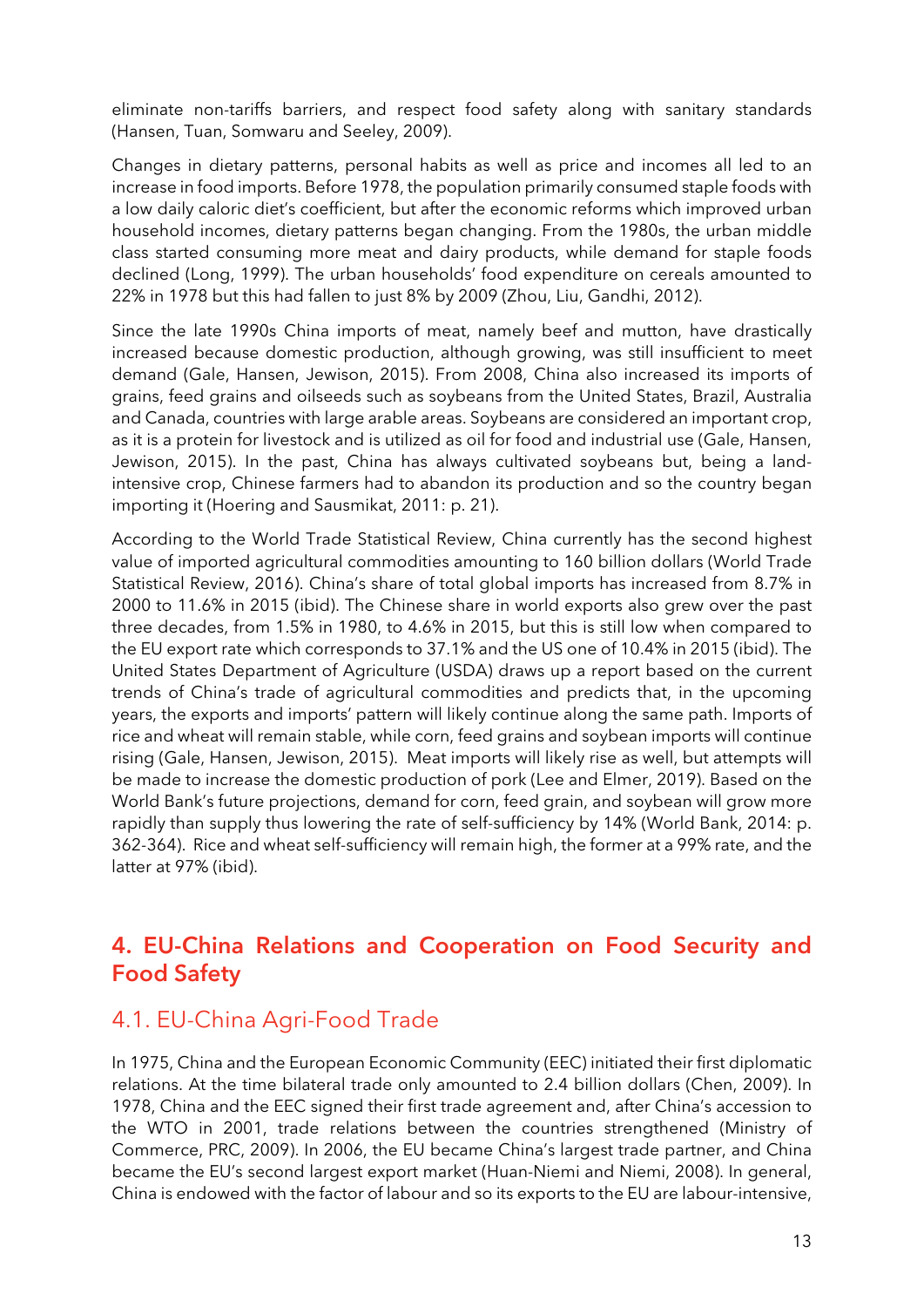while the EU, being capital abundant, exports to China technologies and capital-intensive goods (Anxo, 2011: p. 19). It can be said that trade between China and the EU is complementary as it exploits their respective comparative advantages and follows the H-O economic theory. Specifically, in the agricultural domain China tends to export fruits and vegetables to the EU, as these require a significant labour force to produce, and import land-intensive products such as meats, cereals, flour and dairy from the EU (ibid: p. 19).

Between 2002 and 2017, the EU-China agri-food trade rapidly expanded. The agri-food trade statistical factsheet, released in 2017 by the Directorate-General for Agriculture and Rural Development of the European Commission, indicates that since 2015 China, after the US, became the second greatest destination for European food exports and the fourth country of origin of food imports. The main categories of agri-food products the EU exports to China are meat; dairy produce; preparations of cereal, flour, starch; spirits and vinegar. The total value of all agricultural products that the EU exported to China in 2016 was 11.382 million euros (European Commission, 2017). In 2017, Chinese food demand increased even further, cereals, infant food formula and milk powders occupied a large share of the EU exports to China. Pork was the principal imported meat, although recently a decrease has been registered due to the Chinese government's willingness to achieve higher selfsufficiency in the pork sector (European Union 2018). Conversely, the main agri-food products the EU imported from China were roots, tubers, vegetables, fruits, nuts and products of animal origin. The total value of the EU agricultural imports, in 2016, was 5.090 million euros, about 30% of Chinese food exports are sent to the EU market (European Commission, 2017).

In 2014, Xi Jinping's administration lowered domestic grain output targets and undertook a more liberal market approach by increasing food imports (Hornby, 2014). This demonstrates that the central government understands that China cannot solely rely on domestic production, but it must also pursue international trade (Hongzhou, 2016). As a result of rising incomes demand for meat and dairy products in particular will continue to increase until 2030. The government continues to adopt self-sufficiency only for certain products such as poultry, eggs and pork meat, while for beef, mutton and dairy products the self-sufficiency principle is diminishing. When it comes to fruit and vegetables China has a comparative advantage in their production and exports of these are likely to continue rising (World Bank, 2014: 362-364). More emphasis is now also being put on the quality and safety of meat, vegetables and fruit, as well as simply increasing the quantity of production (Hornby, 2014).

#### <span id="page-13-0"></span>4.2. Food Safety Implications

The FAO defines food safety as "*the assurance that food will not cause harm to the consumer when it is prepared or eaten according to its intended use*" (FAO/WHO, 1997). Food safety is considered a challenge for many countries and it requires close cooperation in order to create uniform standards and systems of surveillance (Schmidt & Rodrick, 2003). Nowadays, it is fundamental to consider the quality of the food that farmers grow and that the food industry produces, in order to reduce the risks of foodborne diseases. States have a duty of care to provide the necessary controls to safeguard public health by cooperating with farmers, food processors and regulators (ibid). The importance of food safety was recently stressed during the "Second International Conference on Nutrition (ICN2)", held in Rome in 2014, which reflected on the necessity of achieving good human nutrition by guaranteeing healthy nutritious diets (WHO, 2017). It is moreover a key element to attaining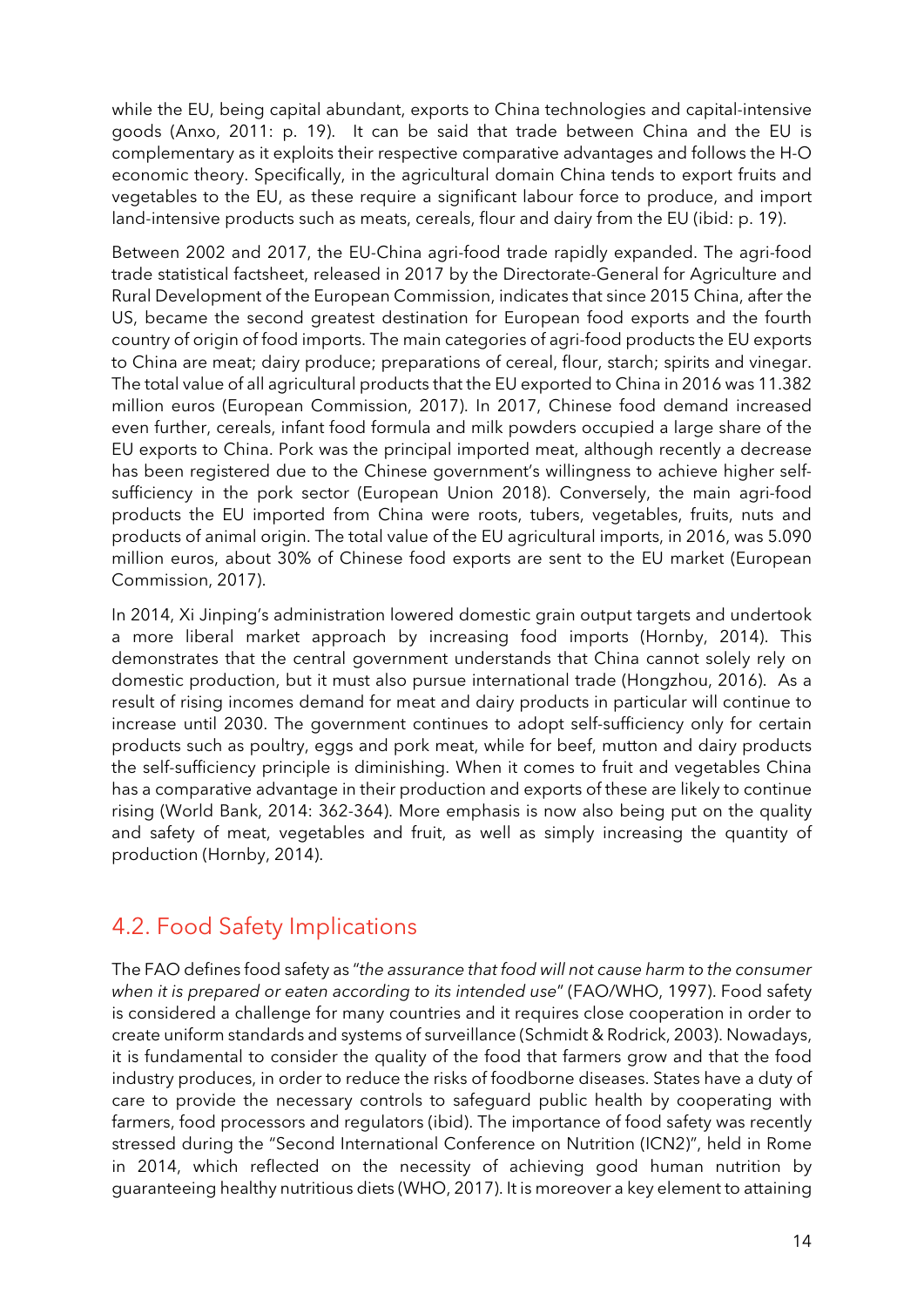the *Sustainable Development Goals* of zero hunger and of good health and well-being. Food safety should become a health priority for governments as they establish the regulatory frameworks for food suppliers and producers (Fukuda, 2015).

Since China acceded to the WTO in 2001, food exports and imports have increased sharply, and it became necessary to ensure their safety and quality for consumers. The desire to enhance free trade on the one hand, and that of protecting health on the other has always caused friction between trade partners, particularly between China and the EU. Food safety is a sensitive topic, which has raised questions about the future of EU - China trade relations and could eventually become the source of economic barriers and political mistrust. The EU and China adopt different standards and monitoring mechanisms, as their priorities and means to achieve food safety vary considerably (Schibler, 2014). The EU complies with the Codex Alimentarius, a legal framework of reference established by the WTO in 1963, that has the aim of guaranteeing the quality and safety of food products (Decision 2003/822/EC). The EU is extremely rigorous in establishing high standards of quality and strict requirements because of its commitment to respecting international rules and of its genuine interest in safeguarding its consumers' health (ibid). China on the other hand has been at the centre of several food related controversies as food safety has sometimes been used as an expedient to restrict imports and pursue protectionist policies (Schibler, 2014).

Since 2000 China has experienced several food safety related crises. In 2008, a serious melamine crisis erupted which paved the way for the adoption of a new framework for food safety laws, aimed at improving the regulatory system (Lin, 20[1](#page-14-0)7).<sup>1</sup> China has been producing melamine since 1958, and in 2008 it was found in milk powder and infant formula products affecting 300,000 infants and purportedly causing the death of 6 babies (Schibler, 2014). China became the largest exporter of melamine, also detected in coffee and chocolate products in Canada, New Zealand, Australia, UK and in the Netherlands. Consequently, products imported from China which contained milk or soya ingredients were revoked or destroyed. In 2009, Japan, the US and the EU imposed import bans against Chinese dairy products (ibid). The European Commission's decision to establish import barriers was justified on scientific grounds to protect consumers' health (ibid). The Sanitary and Phytosanitary (SPS) barriers were legitimate as they sought to safeguard public health. This seemed to be in contrast to the barriers that China decided to impose on EU beef meat in 2001, which had the purpose of limiting imports (ibid).

In 2001, China began placing an import ban on all beef products coming from European countries in response to the Bovine Spongiform Encephalopathy (BSE), also known as mad cow disease.[2](#page-14-1) However, the International Organization for Animal Health gave assurances that EU beef products were in compliance with their norms and were declared not harmful for the animal or people's safety (Schibler, 2014). China, however, did not recognize that EU beef meat was declared nontoxic and disregarded the international food safety regulations. In addition, the Chinese government imposed twenty-two conditions for the entry of beef meat which were deemed to not be related with the risk posed by the disease (ibid). Although China has showed its willingness to improve its trade relations with the EU, the government, at times, has used food safety as a pretext to serve its economic interests

<span id="page-14-0"></span><sup>&</sup>lt;sup>1</sup> The WHO defines melamine as "an organic based chemical most commonly found in the form of white crystals rich in nitrogen. Melamine is widely used in plastics, adhesives, countertops, dishware, whiteboards" (WHO, 2018).

<span id="page-14-1"></span><sup>&</sup>lt;sup>2</sup> The WTO defined the BSE as a "fatal neurodegenerative disease of cattle that can be transmitted through the consumption of BSE contaminated meat and cattle feed", the first food incident occurred in the United Kingdom in 1986 and in 2012, ten cases have been diagnosed in the EU.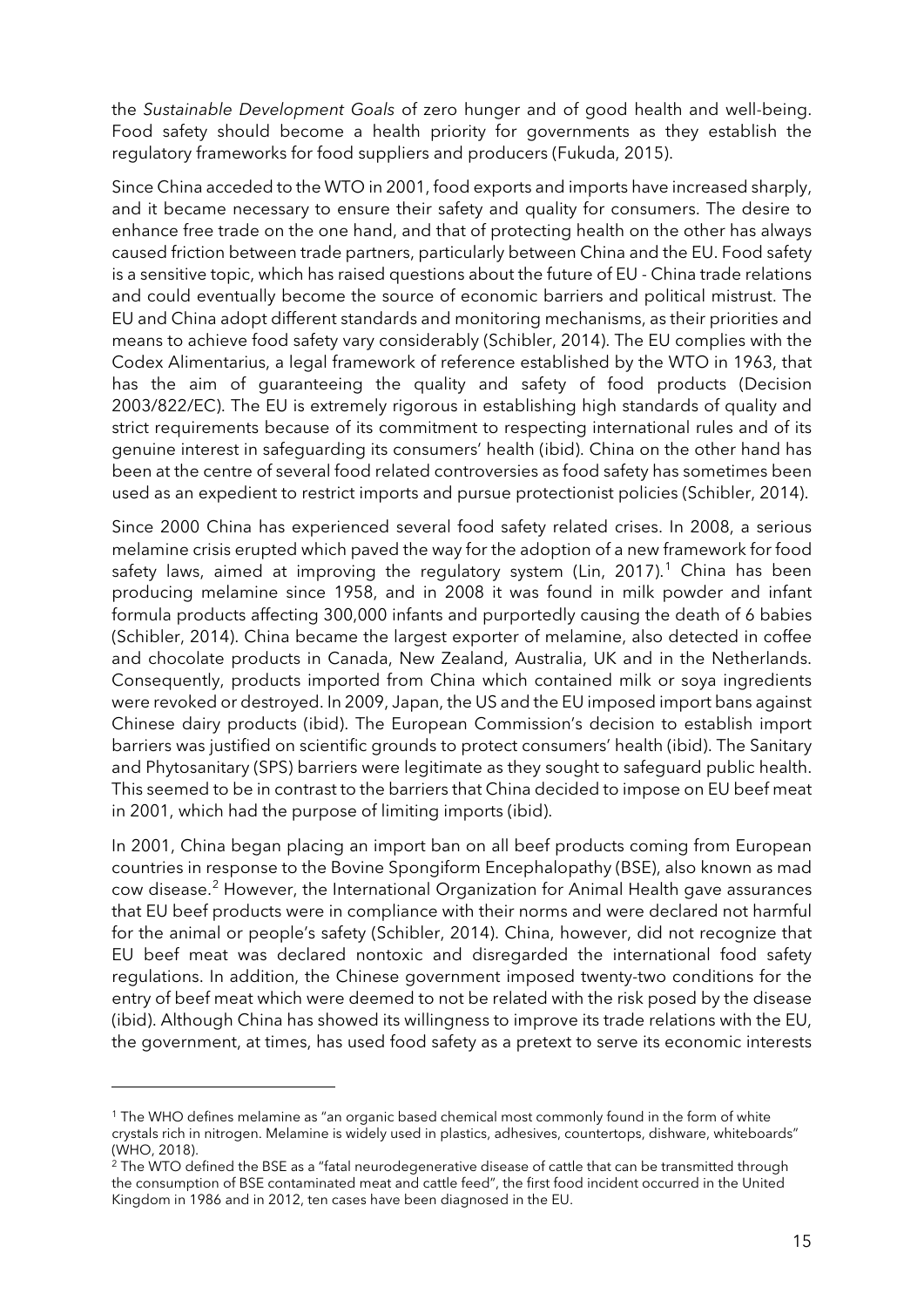and echo its protectionist stance (ibid). Such import barriers are likely to have been put in place because, in 2014, China was still self-sufficient in live animal produce. This implies that China would be ready to resume beef imports from the EU when its self-sufficiency level drops and as demand for meat increases due to the change in people's dietary patterns (ibid). The WTO and the European Commission are still in the process of negotiating with China on such import restrictions, urging the Chinese government to lift the ban entirely (European External Action Service, 2017).

#### <span id="page-15-0"></span>4.3. EU-China 2020 Strategic Agenda for Cooperation and Horizon 2020

The Chinese administration, with the aim of achieving food self-sufficiency, has often resorted to policies which involved economic protectionism by placing tariffs on imports (Felloni, Gilbert, Wahl, Wandschneider, 2000: p.6). However, such policies do not seem to have always been successful at ensuring food security for a population of 1.3 billion people due to limited arable lands and scarce water (Ghose, 2014). Therefore, in order to exert less pressure on land resources, China is committing to improve agricultural productivity by investing in research and innovation (R&I) that can provide sustainable agricultural practices such as integrated crop livestock, advanced mechanization and biotechnology models (Fava and Godefroy, 2016).

In November 2013, during the 16th EU-China Summit the EU-China 2020 *Strategic Agenda for Cooperation* was launched and the *EU-China Cooperation Plan in Agriculture and Rural Development* adopted to strengthen collaboration in agricultural research, sustainable production and food safety with the aim of revitalizing Chinese rural areas (European External Action Service, 2013). As a matter of fact, the *Europe 2020* initiative of the EU focuses on a smart and sustainable economic development by putting innovation at the centre of the agri-food industry. Sustainable farming plays a key role in the Horizon 2020 research programme aimed at protecting natural resources, mitigating climate change, and producing safe and high-quality food (Gibello and Puddu, 2017).

Suggested methods to improve the fertility of the soil include crop rotation, the use of organic fertilizers and protecting cultivations from pests. Food safety can be enhanced through controls on the use of chemicals that contaminate raw materials and improving hygienic measures, crucial to preventing the spread of animal food borne diseases and the contamination of fruits and vegetables. Finally, the supply chain system can be improved by identifying products via geographical indication (GI) to ensure their status of origin and quality (Fava and Godefroy, 2016). Through joint programs and R&I initiatives the EU can share its knowledge and best practices to improve Chinese agricultural productivity. Other agenda items of the *EU-China 2020 Strategic Agenda for Cooperation* envisage projects for the improved coordination of urban and rural development, agricultural systems that are more environmentally-friendly, and the recognition of food safety along with consumer's health protection as top priorities (EU-China 2020 Strategic Agenda for Cooperation).

As China has now become an important trade partner of the EU in agri-food, the EU is interested in exporting new technologies and innovative models. The *Flagship initiative on food, agriculture and biotechnologies (FAB)*, established in November 2013, is a project financed under the umbrella of Horizon 2020, the research and innovation programme of the EU that allocates funds from 2014 until 2020. FAB is based on a letter of intent signed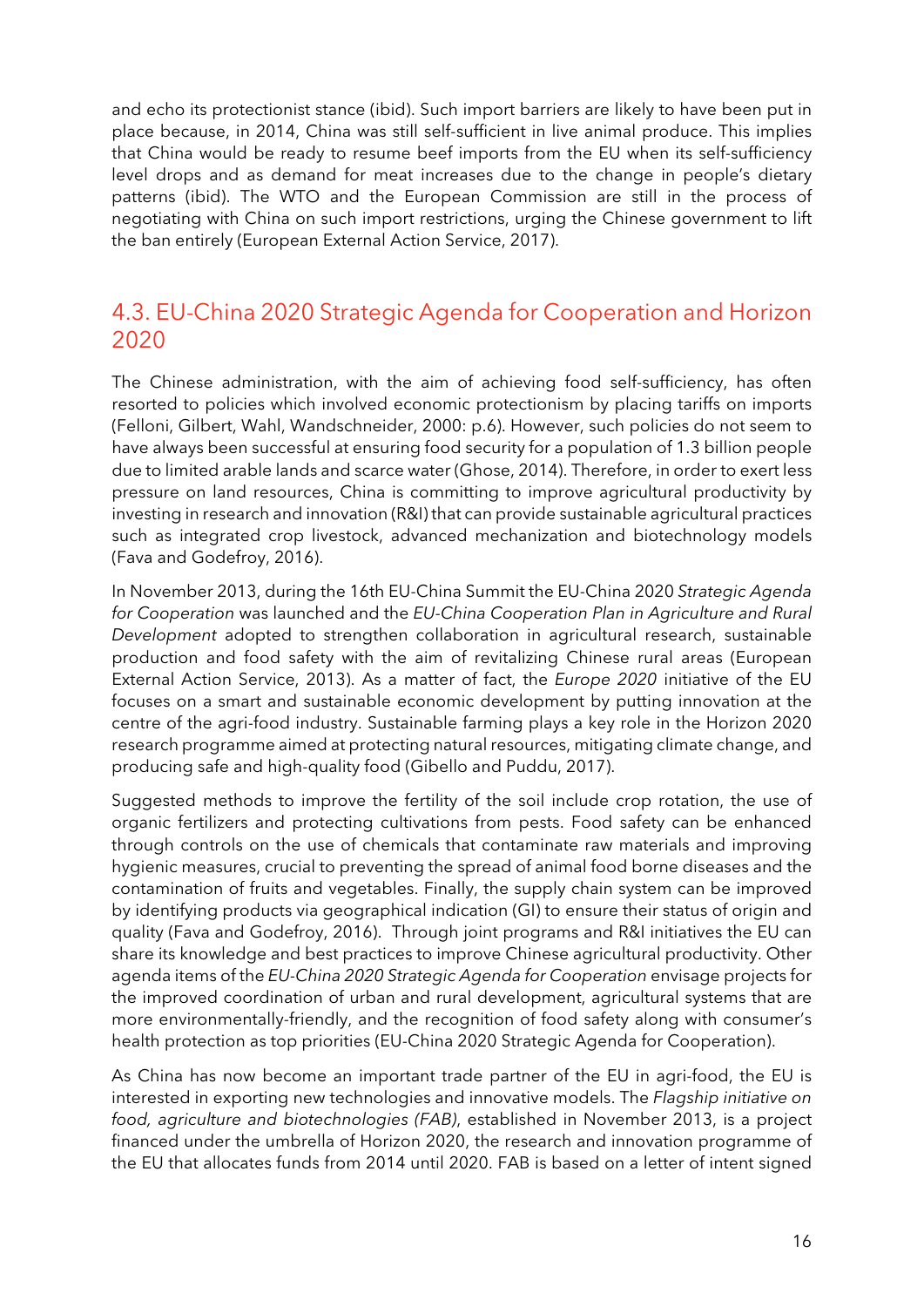between the Chinese Academy of Agricultural Sciences and the European Commission, in order to enhance scientific cooperation between China and the EU.

Most of the work programme comprises of *Research and Innovation Actions* (RIA), activities which involve new technologies, products or applied research. The project mainly focuses on managing more efficiently the land resources, in improving soil quality, and enhancing food safety monitoring mechanisms (EU-China Food, Agriculture and Biotechnology, FAB; Flagship Initiative). The proposals should have the objective of addressing the problem of land degradation in order to conceive more sustainable and resource-efficient practices. As regards the use of fertilizers, the nutrient rich substance of digestate, widely employed both in China and Europe, these should be utilized much more efficiently. Thus, projects, jointly enacted by agri-food industries, farmers and technology providers, should attempt to devise new technologies that allow the conversion of digestate into organic fertiliser to reduce chemical hazards and pollution from which food safety risks derive. In addition, further food safety controls should be implemented through an integrated approach for hazard monitoring and risk assessment along the entire food chain to detect contaminants and hazardous pathogens. In relation to agri-food trade, the traceability and transparency of food produce needs to be improved and closely monitored (Horizon 2020, Work Programme 2018-2020). As a matter of fact, within the framework of the second work programme of 2016-2017, *EU-China-Safe* was established (Olsen, 2018). The objective of the project is to prevent food fraud and restore trust amongst consumers. A control system will be set up to carry out inspections and monitor legislation with the purpose of raising more awareness and collecting more information on food quality (Olsen, 2018). In addition, the European Commission in collaboration with the Chinese Ministry of Science and Technology have set up a "co-funding mechanism" (CFM) to encourage coordination and research programs between the Chinese and the European universities and institutions (European Commission, 2018).

In addition, the *EU-China 2020 Strategic Agenda for Cooperation*, has a chapter on environmental protection, in reference to the *EU-China Water Platform* (CEWP) project launched in 2012. The purpose of this platform is to tackle the problems related to water scarcity, drought, and water pollution. The EU member states along with several research centres and government agencies came together to realize this innovative strategy for the water sector The *Policies, Innovation, And Network for Enhancing Opportunities for China-Europe Water Cooperation* (PIANO) is an EU project also funded under the Horizon 2020 scheme. The *Strategic Research and Innovation Agenda* (SRIA) has been established to provide guidelines for future cooperation and improve China's water system (ibid). The PIANO-SRIA project areas of interests are agricultural water management, industrial and river basin water management, and water for energy. Agricultural water management is the Chinese government's main priority, and innovative technologies are key to its development, as irrigation and drainage projects have already made important contributions to the agricultural sector (ibid). Rural areas are heavily affected by water pollution since no proper sewage or garbage collection exists (Wang et al. 2008). It is thus important to build better water conservancy infrastructure so that in the event of a drought or flood the impacts can be minimised across the affected area (ibid.). The type of actions employed by the EU are known as research and innovations actions (RIA) and innovation actions (IA). RIAs strengthen the prevention and response mechanisms in case of a drought or flood through an early warning system and on-line monitoring. IAs are aimed at designing new systems for the reuse of wastewater and the abstraction of underground water reserves. When it comes to water pollution, RIAs and IAs will both be implemented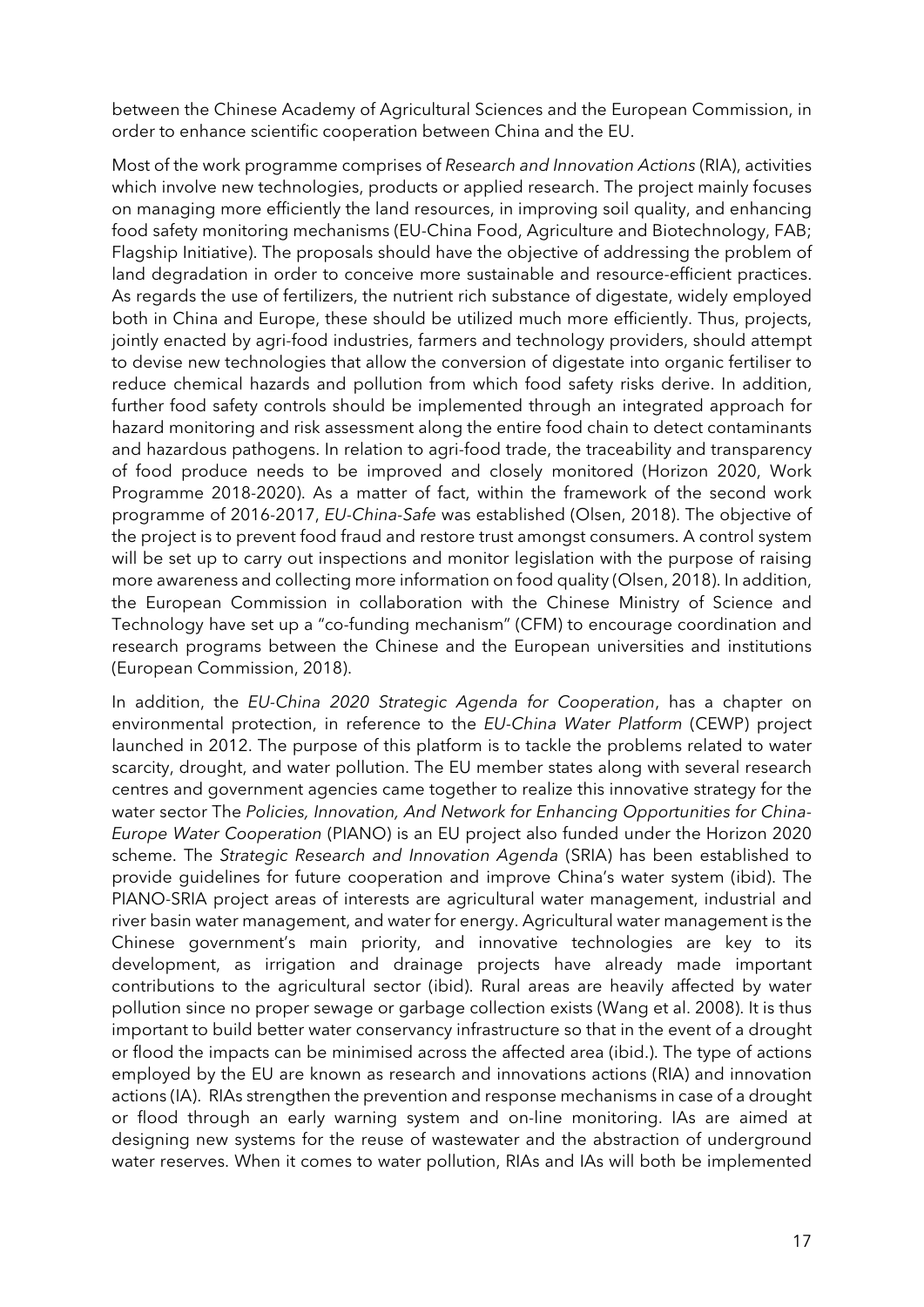to improve the monitoring of pollution levels, the management of pesticides, and to integrate new techniques to prevent water-soil degradation (European Commission, 2018).

By 2020, the EU aspires to invest 3% of its GDP in innovation and R&D and similarly Xi Jinping's administration affirms its intention of accomplishing sustainable development through scientific and technological knowledge by investing 2.5% of its GDP in R&D by the year 2020 (Herrero, Kwok, Xiangdong, Summers, Yansheng, 2007: p.35-36).

#### <span id="page-17-0"></span>5.Possible Impacts of an EU-China Free Trade Agreement (FTA) on the Agri-Food Sector

Trade between China and the EU occurs under the regulations and agreements of the WTO since no bilateral trade agreement such as a free trade agreement (FTA) exists. The main obstacle to the establishment of a FTA is the EU's lack of recognition of China as a marketeconomy (Garcia-Herrero, Kwok, Xiangdong, Summers, Yansheng, 2007: p.12). In the *Joint Communication to the European Parliament and the Council* held in 2016 elements for a new EU Strategy on China were established (European Commission, 2016). A "*Comprehensive Agreement on Investment*" was finalized to lay the groundwork for new business opportunities between the EU and China, raising Chinese hopes for the creation of a possible FTA in the future akin to previous FTAs that the EU has concluded with the US, Japan and Canada (European Commission, 2016).

In 2014, Beijing began officially considering the establishment of a FTA between China and the EU, which is China's most important trade and FDI partner. Such an economic treaty may have the potential to further enhance market access as well as bringing political and strategic benefits to both countries (Pelkmans and Francois, 2016). A possible FTA should be thorough and comprehensive in order to include the trade of all goods and services and draw up clear regulatory practices. The first action that must be undertaken in order to advance the FTA is the reduction of import tariffs and of technical barriers to trade (TBTs) which both countries still maintain. However, unlike the EU, China lacks market-driven standards of reference controlled by international entities like the WTO. Additionally, high levels of protection of strategic sectors is still prevalent in China, and State-Owned Enterprises (SOEs) continue to benefit from their privileged economic position vis-à-vis private enterprises (ibid).

For both the EU and China the agriculture sector is quite protected, currently the tariffs that the EU applies to the trade of agri-food products with China amount to 6.90%, while the ones applied by China are higher, amounting to 12.3% (ibid). Vegetables and fruits are among the most sensitive products subject to tariff peaks, as these are the main products that China exports to the European market (Kostadinov, 2017).

According to a study carried out to analyse a possible Free Trade Area between China and the EU, China's high tariffs mainly stem from the protection of farmers' domestic production and the food self-sufficiency policy long carried out by the government. Since China started opening up its agricultural sector, FTAs have been established with Chile, New Zealand and Australia which lowered agricultural tariffs (Pelkmans and Francois, 2016). China still shows reluctance in implementing a FTA with the EU as this would entail a further growth in international competition. However, in the long run a FTA with the EU could generate important gains for China's economy, as the EU, known for its sound food safety system, is willing to export high quality goods and safety standards in order to meet the Chinese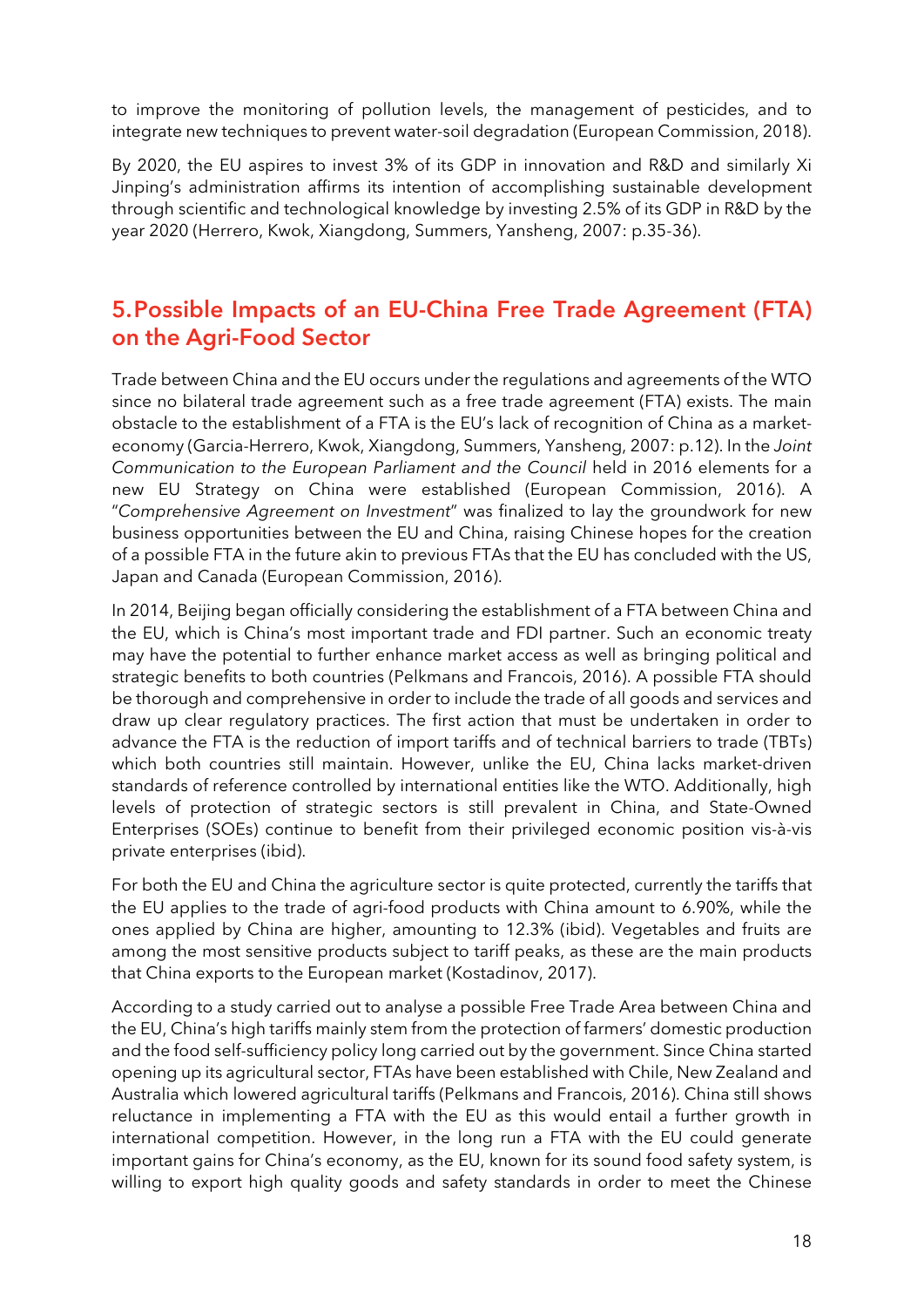society's new demand for high quality food. In this way, inefficient domestic firms along with mistrusted companies which produce low quality food would be pushed out of the market and Chinese households would have more purchasing options. Thus, China's engagement in international trade and the lessening of food self-sufficiency policy could provide China with the opportunity to further expand trade and provide more choices to the consumers (ibid). The EU has been calling for the creation of the FTA with China since 2006, but until China proceeds with its domestic reforms the EU will not prompt the start of the negotiations (Kostadinov, 2017).

#### <span id="page-18-0"></span>6. Conclusion

China has consistently set itself the target of achieving food security. This is a challenge as the country suffers from arable land scarcity and water shortages, representing a serious problem for a society that still relies heavily on the agricultural sector which occupies a significant share of its economy. China has to feed 22% of the total global population using only 12.8% of the total arable lands and 8% of freshwater supplies. Besides the problems related to land deterioration and water shortages, per capita food consumption levels have also steadily increased, and dietary habits have changed as a result of urbanization and associated increasing levels of affluence. As a result, recently, the Chinese administration began relaxing the food self-sufficiency policy by acknowledging the difficulties in meeting demand by only relying on domestic production.

Having explored China's current food security challenges and examined EU-China cooperation and trade relations in the agri-food sector, several preliminary findings can be drawn. Firstly, interpreted through the Heckscher-Ohlin (HO) economic model, which states that resources' endowment – capital, land, skilled or unskilled labour give a country a comparative advantage over another in the production of a certain good, China should engage in and promote international trade by specializing in what it produces best and in the most efficient way (Verter, 2015). Being a country with a labour-factor abundance, China should focus its agricultural production on labour-intensive crops, namely vegetables and fruits. It can be said that China has a comparative advantage in the production of labourintensive crops and therefore should export such goods to the EU and import landintensive crops. Secondly, it has been found that China's R&I and R&D cooperation with the EU has an important and positive impact for China in securing enough food to feed its population.

Furthermore, besides safeguarding food procurement, the Chinese government is now increasingly concerned about food quality and safety. Recent high-profile food safety incidents such as the melamine crisis of 2008 have helped pave the way for the adoption of a new framework for food safety laws. China has thus begun undertaking important steps in this regard by implementing new regulatory systems, but these are still underdeveloped in comparison to the quality assurances that the EU employs. The investments made in the field of R&I by the EU, sponsoring numerous initiatives and funding projects with China, aim to enhance the productivity of China's agricultural sector as well as to improve food safety guarantees. Both countries have been exploring innovative agricultural practices and techniques to produce nutrient-dense food that is safe and sustainably grown for the benefit of consumers, farmers and the environment. The main initiative is the *EU-China Cooperation Plan in Agriculture and Rural Development* which supports agricultural research and rural development. Among others, there is the FAB initiative, the EUCTP-STIS project, and PIANO-SRIA. The latter addresses the problem of water scarcity and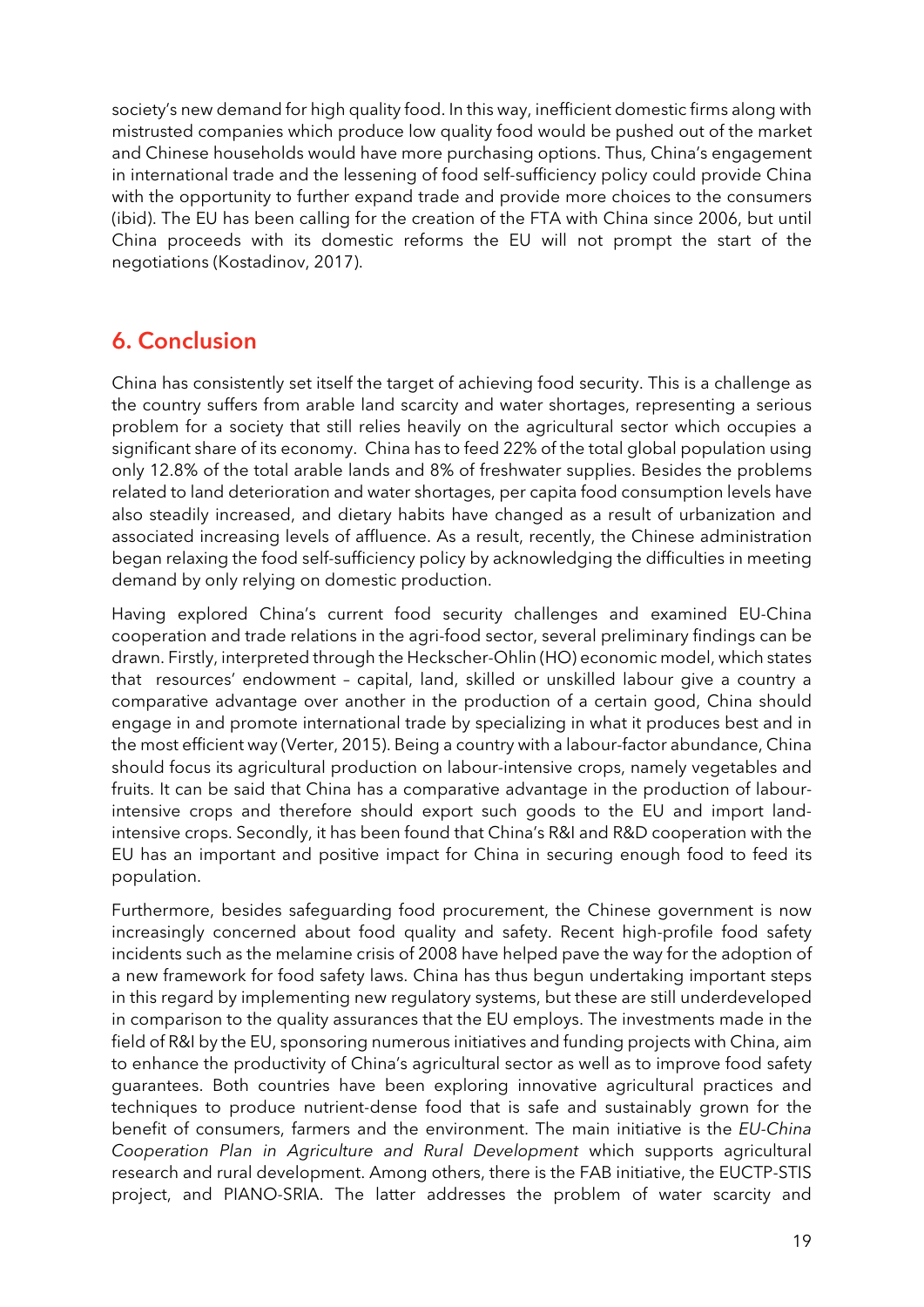contamination. The poor quality of China's soil and water is a difficult obstacle to tackle, pollution is a consequence of the rapid urbanization process, industrial waste and agricultural activities. Thus, the Chinese government must implement long term strategies to guarantee the safety of the agri-food goods it produces and can do so by encouraging cooperation with partners like the EU to advance projects which aim to improve the management of the Chinese water and soil resources.

Lastly, a conjecture was made on the possibility of starting negotiations over a free trade agreement (FTA) between China and the EU to strengthen their economic-trade relations and foster investments. Although agri-food trade between China and the EU has been growing since 2009, high import tariffs are still imposed by both countries over agricultural and food products. China has the highest tariff peaks because the government still tends to safeguard its farmers and domestic production. Such an agreement could thus be highly beneficial for China, as the EU would export high quality goods and ultimately improve food safety standards. Overall, a FTA between China and the EU, besides presenting important opportunities for both countries in the removal of tariff barriers in the agricultural as well as in other sectors, would provide China with new trade and investment opportunities since the EU is one of its largest trading partners and foreign investors.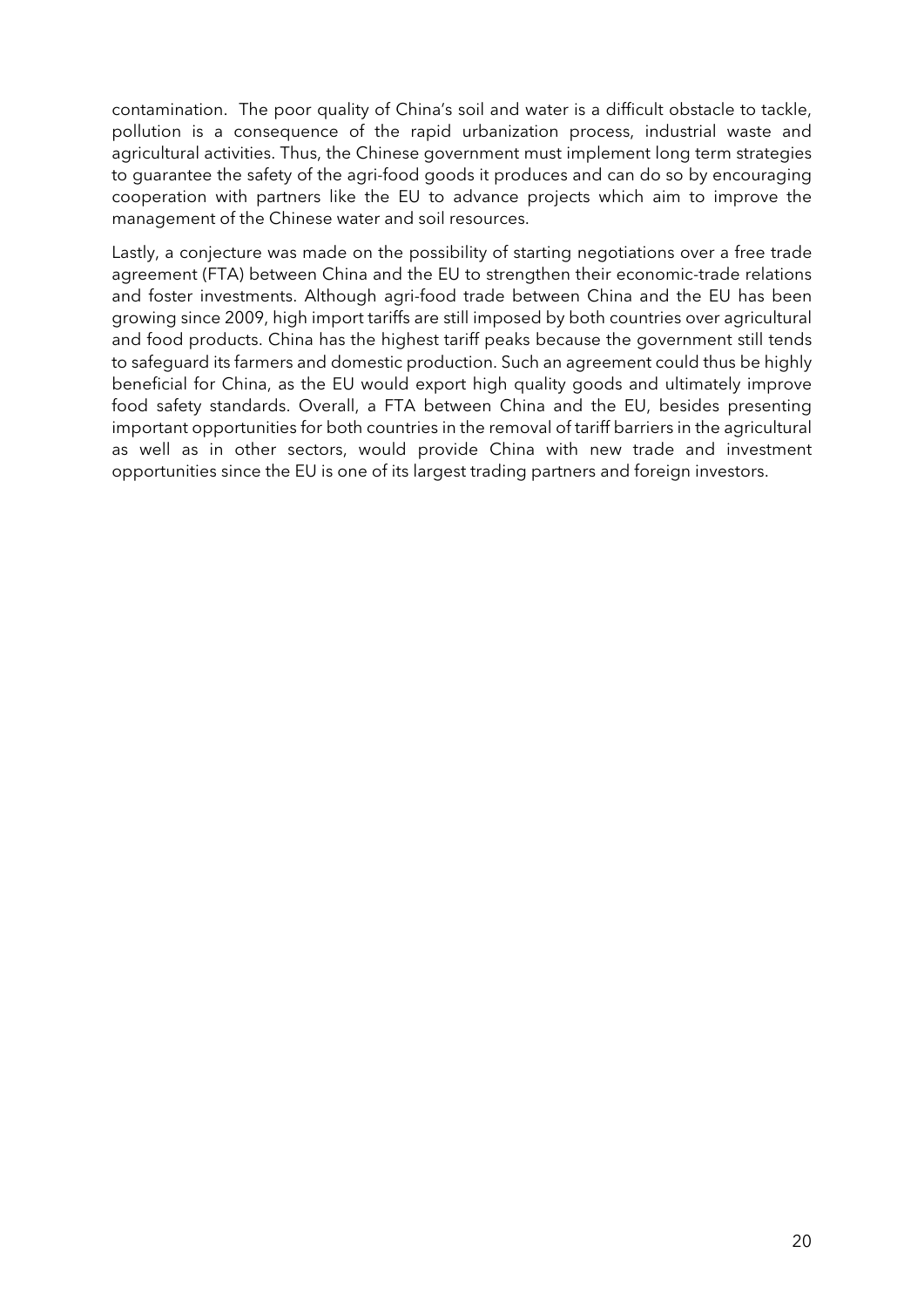#### <span id="page-20-0"></span>**References**

Anxo D., (2011), *The development of trade between EU and China under the influence of economic integration,* GraduateThesis, Linnaeus University.

Bacchus J. (2011), *China's Continuing Need for the WTO,* China Business Review. Retrieved from: https://www.chinabusinessreview.com/chinas-continuing-need-for-thewto/

Bianchi E., (2014), *Food Security, the Right to Food and the Human Development Report 1994,* GREEN Working Paper no. 48, University of Warwick. Retrieved from: www.greenfp7.eu/papers/workingpapers

Carter C.A. and Rozelle S., *Will China's Agricultural Trade Reflect Its Comparative Advantage?,* China's Food and Agriculture: Issues for the 21st Century, Economic Research Service/USDA AIB-775. Retrieved

from:https://www.ers.usda.gov/webdocs/publications/42432/15176\_aib775k\_1\_.pdf?v=0

Chen X., *Policy Evolution of the China-EU Trade and Economic Relationship*. Retrieved from:

http://ies.cass.cn/webpic/web/ies2/en/UploadFiles\_8765/201003/2010030813451355.p df

*China's Ongoing Agricultural Modernization: Challenges Remain After 30 Years of Reform*, EIB-51, Economic Research Service/USDA (U.S. Department of Agriculture). Retrieved from:

https://www.ers.usda.gov/webdocs/publications/44377/12788\_eib51b\_1\_.pdf?v=41055

Delang C. O., (2017), *Causes and distribution of soil pollution in China*, Environmental &Social-economic Studies, Vol. 5, Issue 4, pp. 1-17. Retrieved from: https://doi.org/10.1515/environ-2017-0016

Decision 2003/822/EC: *Council Decision of 17 November 2003 on the accession of the European Community to the Codex Alimentarius Commission.* Retrieved from: https://eurlex.europa.eu/legal-content/EN/TXT/?uri=CELEX:32003D0822

Ding C., (2004), *Farmland Preservation in China,* Lincoln Institute on Land Policy. Retrieved from: https://www.lincolninst.edu/publications/articles/farmland-preservation-china

European Commission (2012), *European Union and China step up cooperation in agriculture and rural development,* 11.06/2012, Brussels. Retrieved from: http://europa.eu/rapid/press-release\_IP-12-592\_en.htm

European Commission, (2016), Joint Communication to the European Parliament and the Council *Elements for a New EU Strategy on China*, 22.6.2016, Brussels. Retrieved from: http://eeas.europa.eu/archives/docs/china/docs/joint\_communication\_to\_the\_european\_ parliament\_and\_the\_council\_-\_elements\_for\_a\_new\_eu\_strategy\_on\_china.pdf

European Commission (2017), *Agri-Food Trade Statistical Factsheet, European Union-China,* Directorate-General for Agriculture and Rural Development, Brussels. Retrieved from: https://ec.europa.eu/agriculture/sites/agriculture/files/tradeanalysis/statistics/outside-eu/countries/agrifood-china\_en.pdf

European Commission (2018), *Agri-food trade in 2017, another record year for EU agrifood trade*, MAP 2018-1, Directorate-General for Agriculture and Rural Development, Brussels. Retrieved from: https://ec.europa.eu/info/sites/info/files/food-farmingfisheries/news/documents/agricultural-trade-report\_map2018-1\_en.pdf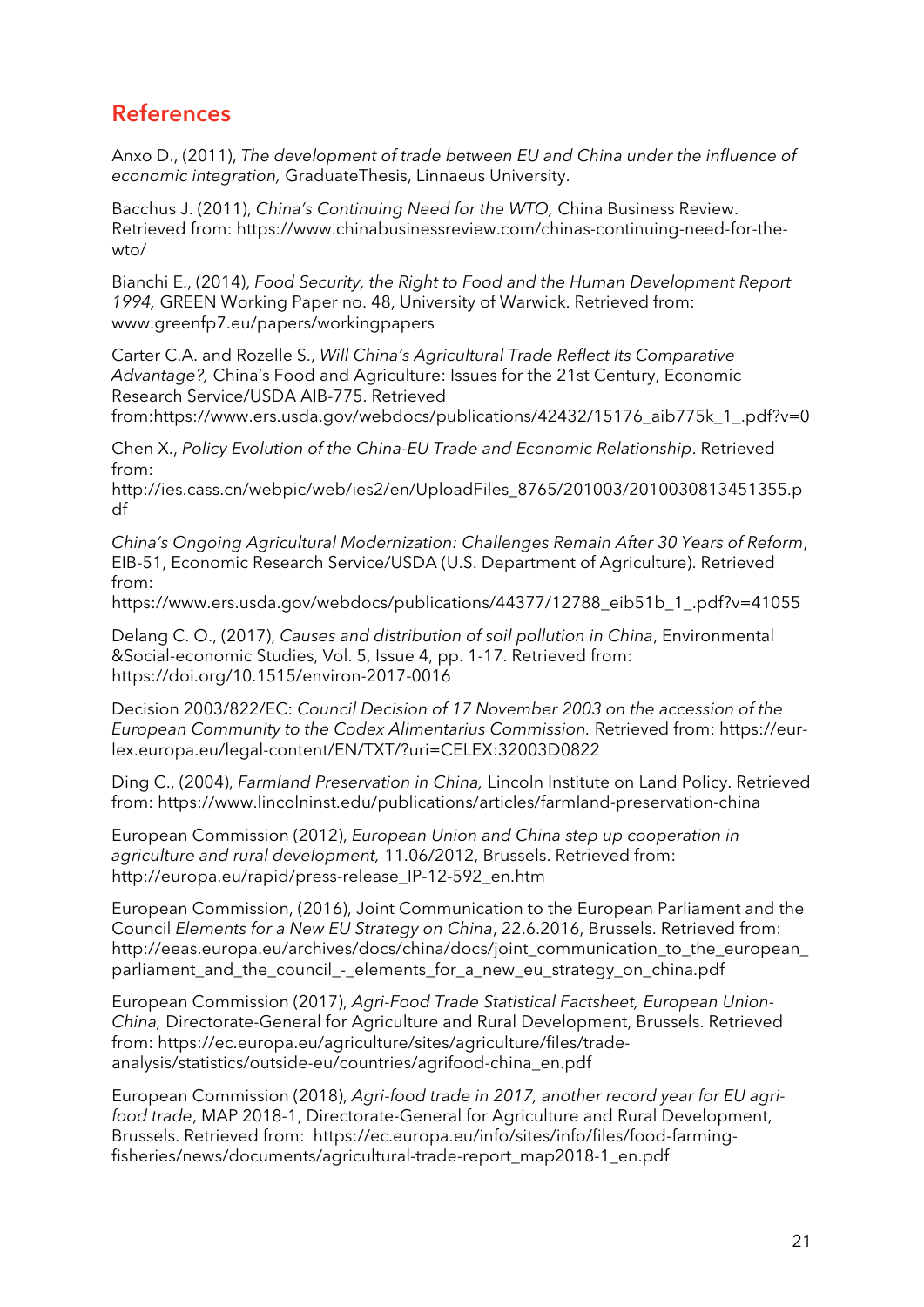European Commission, (n.d.), *EU-China 2020 Strategic Agenda for Cooperation*. Retrieved from: http://eeas.europa.eu/archives/docs/china/docs/euchina\_2020\_strategic\_agenda\_en.pdf

European Commission, (n.d.), *China food, agriculture and biotechnology (fab) flagship initiative,* Retrieved from: https://ec.europa.eu/research/iscp/pdf/policy/euchina\_research\_in\_fab.pdf

European Commission, Horizon 2020 - Work Programme 2018-2020, *Food security, sustainable agriculture and forestry, marine, maritime and inland water research and the bioeconomy.* Retrieved from:

https://ec.europa.eu/research/participants/data/ref/h2020/wp/2018-2020/main/h2020 wp1820-food\_en.pdf

EU-China Trade Project II (n.d.), *Agriculture and Food Safety*. Retrieved from: http://www.euctp.org/index.php/en/agriculture-food-safety

European Union External Action Service (2013), *EU-China 2020 Strategic Agenda for Cooperation*. Retrieved from: https://eeas.europa.eu/delegations/china\_en/15398/EU-China%202020%20Strategic%20Agenda%20for%20Cooperation

European Union External Action Service, (2017), *The European Commission welcomes China's announcement on lifting the import ban on French beef*, 6 March 2017. Retrieved from: https://eeas.europa.eu/headquarters/headquarters-homepage/22084/europeancommission-welcomes-chinas-announcement-lifting-import-ban-french-beef\_en

European External Action Service – China and the EU. Retrieved from: https://eeas.europa.eu/delegations/china\_en/15394/China%20and%20the%20EU

FAO (2006), *Food Security, Policy Brief*, Issue No. 2. Retrieved from: http://www.fao.org/fileadmin/templates/faoitaly/documents/pdf/pdf\_Food\_Security\_Coc ept\_Note.pdf

FAO/ WHO (1997), *Risk management and food safety -FAO Food And Nutrition Paper 65.* Report of a Joint FAO/WHO Consultation Rome 1997. Retrieved from: http://www.fao.org/3/W4982E/W4982E00.htm

FAO, IFAD & WFP, (2015), *The State of Food Insecurity in the World. Meeting the 2015*

*international hunger targets: taking stock of uneven progress.* Rome FAO.

Freedonia Group, (2012), *Agricultural Pesticides in Chi*na. Industry Study with Forecasts for 2015 & 2020. Study #2580. Retrieved from: https://www.freedoniagroup.com/brochure/28xx/2850smwe.pdf

Fava F. and Godefroy S. B., (2016), *Global Research and Innovation Agenda for Food Security, Sustainability and Safety*, Position Paper developed by the World Food Research and Innovation Forum Consultation Board.

Felloni F., Gilbert J., Wahl T.I., Wandschneider P., (2000), *Self-Sufficiency and Productivity in Chinese Agriculture,* Implications for China's WTO Accession, American Agricultural Economics Association, 28, pp. 173-186. Retrieved from: https://ageconsearch.umn.edu/bitstream/21747/1/sp00fe03.pdf

Fukuda K., (2015), *Food safety in a globalized world,* Bull World Health Organ. 2015 Apr 1; 93(4): 212. Retrieved from: https://www.ncbi.nlm.nih.gov/pmc/articles/PMC4431568/

Gale F., Hansen J., Jewison M., (2015), *China's Growing Demand for Agricultural Imports*, EIB-136, Economic Research Service/USDA (U.S. Department of Agriculture). Retrieved from: https://www.ers.usda.gov/webdocs/publications/43939/eib-136.pdf?v=0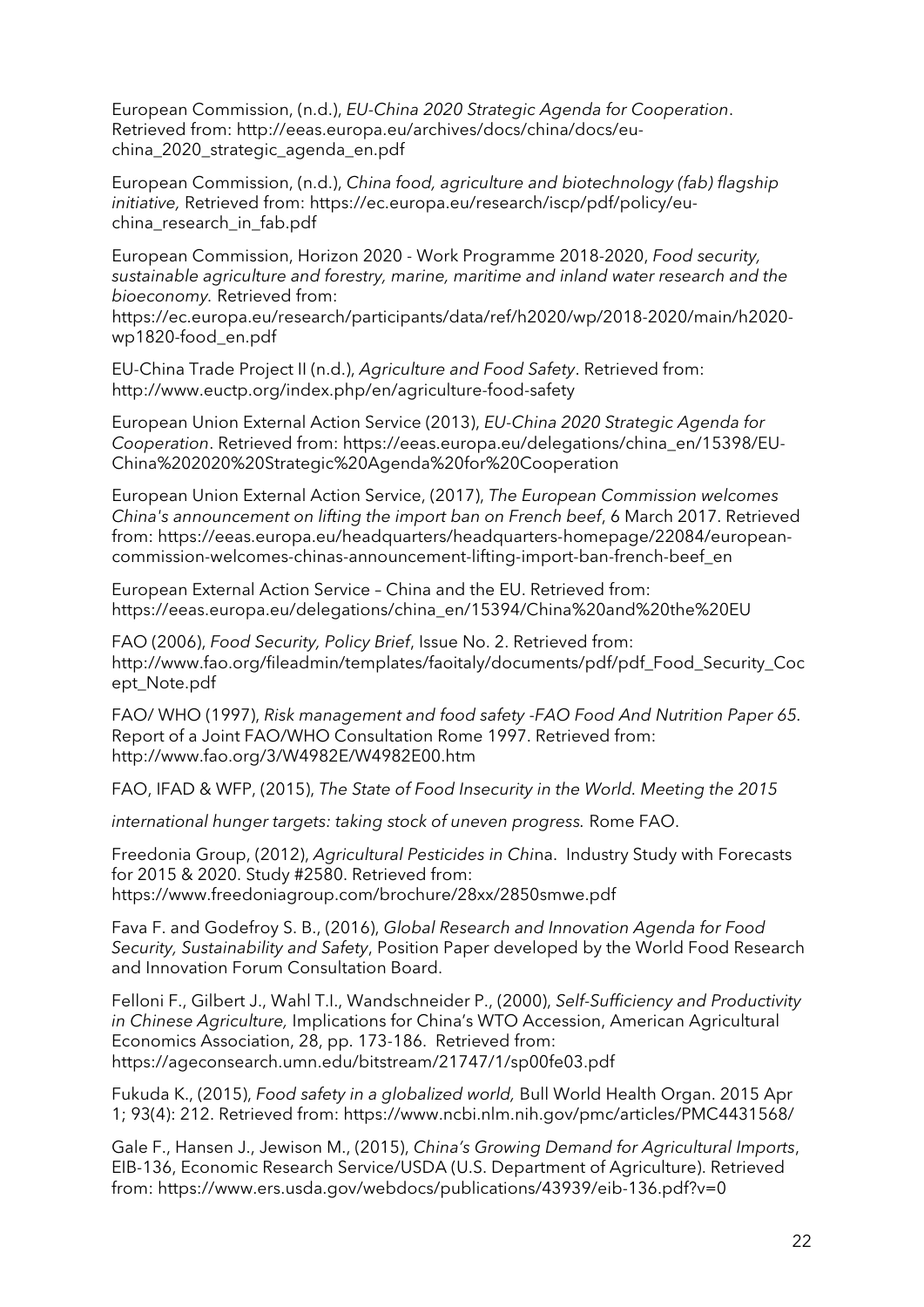Ghose B., (2014), *Food security and food self-sufficiency in China: from past to 2050*, Institute of Nutrition and Food Science, No. 3 (2), pp. 86-95, University of Dhaka. Retrieved from: https://onlinelibrary.wiley.com/doi/pdf/10.1002/fes3.48

Hansen J., Tuan F., Somwaru A., and Seeley R., (2009), *Impact of China's Agriculture Policies on Domestic and World Commodity Markets,* United States Department of Agriculture, Economic Research Service.

Hartel I., (2018), Handbook of Agri-Food Law in China, Germany, European Union, Springer.

Herrero A.G., Kwok K.C., Xiangdong L., Summers T., Yanheng Z., (2017), *EU-China Economic Relations to 2025, Building a Common Future. Bruegel, Chatham House,* China Center for International Economic Exchanges and The Chinese University of Hong Kong. Retrieved from:

http://bruegel.org/wpcontent/uploads/2017/09/CHHJ5627\_China\_EU\_Report\_170912\_ WEB.pdf

Hin L., (1999), *Urbn Land Reform in China*, Palgrave Macmillan.

Hornby L., (2014), *China scythes grain self-sufficiency policy,* Financial Times. Retrieved from: https://www.ft.com/content/6025b7c8-92ff-11e3-8ea7-00144feab7de

Hu Y., Cheng H., (2013), *Water pollution during China's industrial transition,* Environmental Development 8 (2013) 57–73. Retrieved from: https://doi.org/10.1016/j.envdev.2013.06.001

International Economic Exchanges and The Chinese University of Hong Kong. Retrieved from:

http://bruegel.org/wpcontent/uploads/2017/09/CHHJ5627 China EU Report 170912 WEB.pdf

Huan-Niemi E., Niemi J., (2008), *Empirical analysis of agricultural trade between EU and China: Explanation behind China's growing agrifood imports*, MTT Agrifood Research Finland, Economic Research Unit, Helsinki, Finland. Retrieved from: https://ageconsearch.umn.edu/bitstream/43962/2/117.pdf

Hongzhou Z., (2016), Food Security in China: Whither the Self-sufficiency Policy?, RSIS Commentary No. 126.

Hoering U., Sausmikat., (2011), *Agriculture in China: between self-sufficiency and global integration*, Asienstiftung /German Asia Foundation in cooperation with the EU-China Civil Society Network.

Ho P., (2005*), Developmental Dilemmas, Land reform and institutional change in China*, Routledge.

Jiang Y., (2009) *China's water scarcity*, Journal of Environmental Management Volume 90, Issue 11, pp. 3185-3196. Retrieved from: https://www.sciencedirect.com/science/article/pii/S0301479709001339

Kostadinov A., (2017), *Eu-China food trade perspectives*, ECONSTOR. Retrieved from: https://www.econstor.eu/bitstream/10419/149572/1/1.NORW.pdf

Lee A., Elmer K., (2019), *China aims to become self-sufficient in pork production despite African swine fever,* South China Morning Post. Retrieved from: https://www.scmp.com/economy/china-economy/article/3026793/china-aims-becomeself-sufficient-pork-production-despite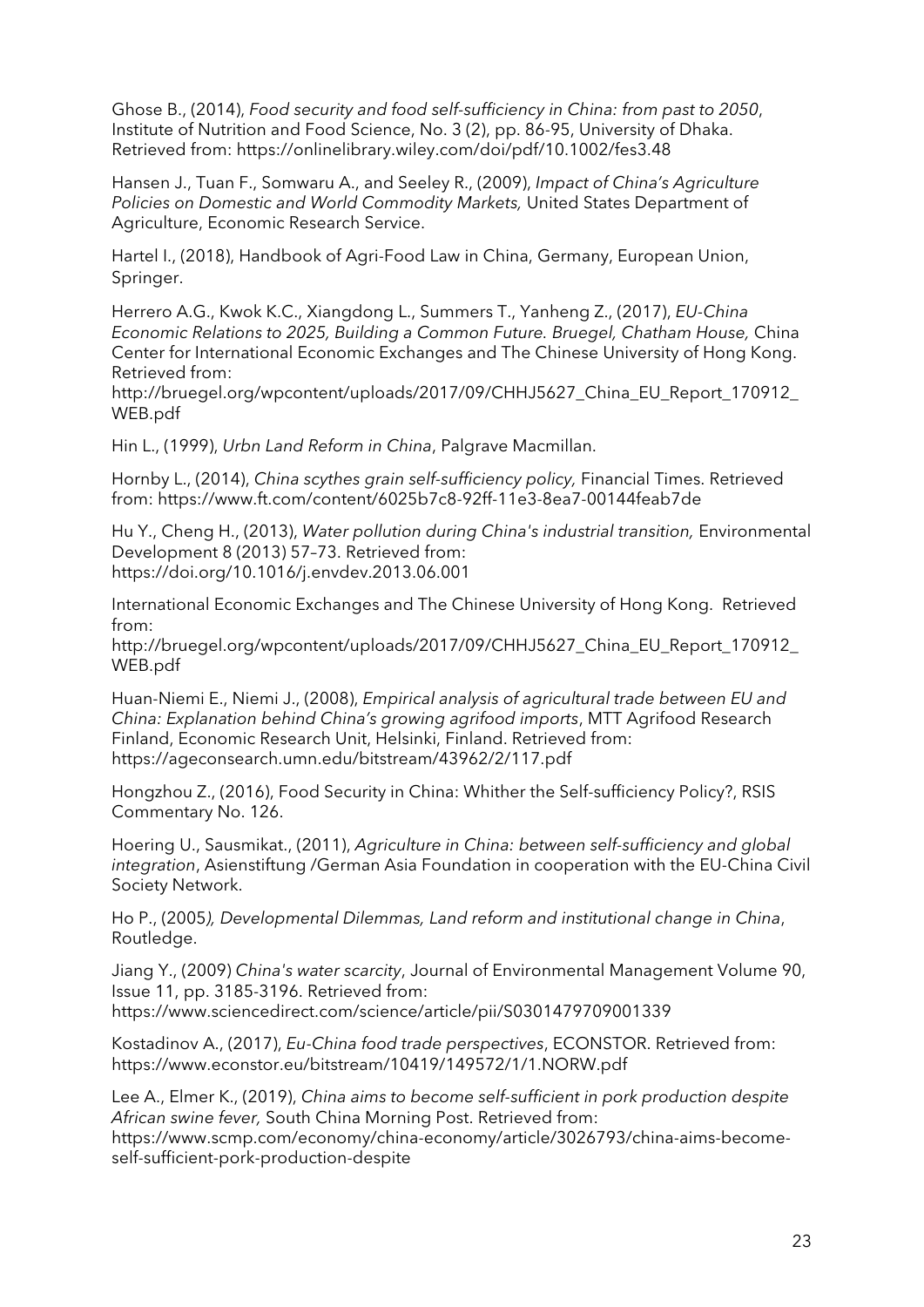Li Y., (2018), *Institutional Reform in the Irrigation Sector in China*, Wiley Online Library, Irrigation and DrainageVolume 68, Issue 1. Retrieved from: https://onlinelibrary.wiley.com/doi/full/10.1002/ird.2248

Lin C., (2017), Outsource Power, Import Saefty? *Challenges and Opportunities of the US-China Food Safetu Regulatory Cooperation. Food an ddrug law Journal*. Retrieved from: https://www.fdli.org/wp-content/uploads/2017/03/3-Outsource-Power-Import-Safety-4234523.pdf

Lin J.Y., (2011), *Demystifying the Chinese Economy,* Cambridge University Press.

Liu Y., Fang F., Li Y., (2014), *Key issues of land use in China and implications for policy making*, Vol. 40, pp. 6-12. Retrieved from: https://www.sciencedirect.com/science/article/pii/S0264837713000598

Long G., (1999), *Will China Liberalize Its Grain Trade,* Brooking Institution. Retrieved from: https://www.brookings.edu/research/will-china-liberalize-its-grain-trade/

Lu F., (1997), *China's Grain Trade Policy and Its Domestic Grain Economy*, Working Paper Series No. E1997002.

Ministry of Commerce, PRC (14/02/2009), *Europe-China Economic and Trade Relationship Is Developing Fully.* Retrieved from:

http://fi2.mofcom.gov.cn/article/bilateralcooperation/inbrief/200902/20090206027519.s html

Mukhopadhyay, K., Thomassin P.J., Zhang J., (2018), *Food security in China at 2050: a global CGE exercise*, Economic Structures (2018) 7:1. Retrieved from: https://doi.org/10.1186/s40008-017-0097-4

Naughton B., (2007), *The Chinese Economy Transitions and Growth,* The MIT Press. Negishi T. (2001) *Heckscher-Ohlin Theory (1). In: Developments of International Trade Theory.* Research Monographs in Japan-U.S. Business & Economics, vol 6. Springer, Boston, MA. Retrieved from: https://link.springer.com/chapter/10.1007/978-1-4757-4959- 5\_10

Olsen P., (2017), *EU-China-Safe- Delivering an Effective, Resilient and Sustainable EU-China Food Safety Partnership*. Nofima. Retrieved from: https://nofima.no/en/prosjekt/euchina-safe/

Park A., Rozelle S., Cai F., (1994), Implications for equity, stabilization, and efficiency, China Economic Review, Vol. 4, No. 1, pp. 15-33. Retrieved from: https://www.sciencedirect.com/science/article/pii/1043951X94900132

Parton C., (09.05.2018), *China is heading towards a water crisis: will government changes help?,* China Dialogue. Retrieved from: https://www.chinadialogue.net/article/show/single/en/10583-China-is-heading-towardsa-water-crisis-will-government-changes-help-

Parton C., (27.02.2018), *China's acute water shortage imperils economic future,* The Financial Times. Retrieved from: https://www.ft.com/content/3ee05452-1801-11e8-9376- 4a6390addb44

Pelkmans J. Francois J., (2018), *Tomorrow's Silk Road: Assessing an EU-China Free Trade Agreement*, 2nd edition. CEPS. Retrieved from:

https://www.ceps.eu/publications/tomorrows-silk-road-assessing-eu-china-free-tradeagreement-2nd-edition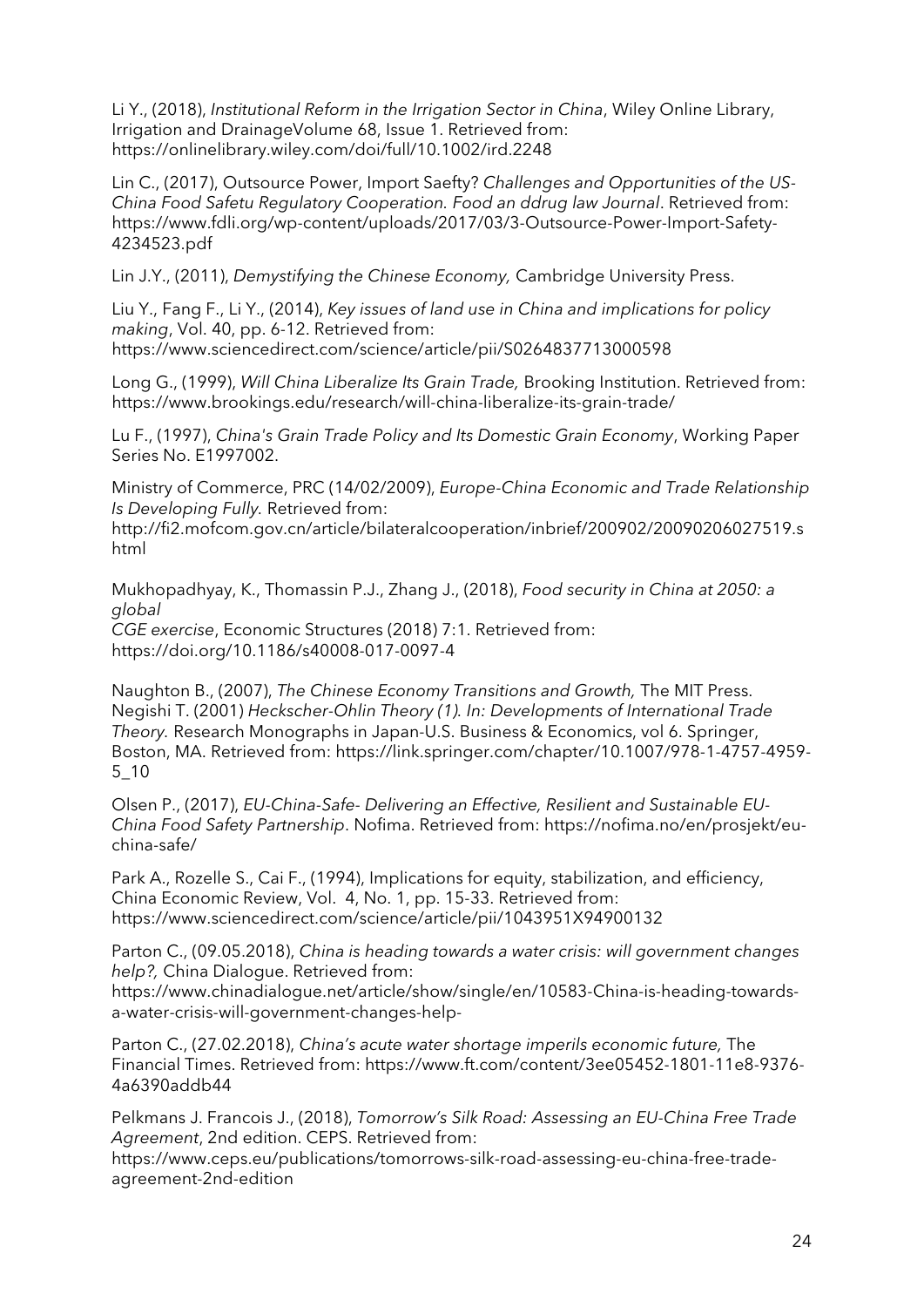Policies, Innovation, And Network for enhancing Opportunities for China-Europe water cooperation, n.d. Retrieved from/ http://project-piano.net/

Shea E.Y.P., (2010), *Understanding China's Grain procurement policy from a perspective of optimization,* China Economic Review 21, pp. 639-649. Retrieved from: https://econpapers.repec.org/article/eeechieco/v\_3a21\_3ay\_3a2010\_3ai\_3a4\_3ap\_3a63 9-649.htm

Schibler A., (2014), *The Issue of food safety in EU-China Food Trade Relations*, Eu-China Observer, College of Europe, department of EU International Relations and Diplomacy Studies, Issue 4.

Schmidt R.H., Rodrick G. E., (2003), *Food Safety Handbook,* ISBN.

Smithers R., (2018), *China lifts ban on British beef,* The Guardian. Retrieved from: https://www.theguardian.com/environment/2018/jun/27/china-lifts-ban-on-british-beef

Suyin H., (1976), *Wind in the tower: Mao Tsetung and the Chinese Revolution, 1949-1976,*  Little Brown.

Terazono E., (2014), *China to become top corn importer in 2020,* Financial Times. Retrieved from: https://www.ft.com/content/4b086784-ca2a-11e3-8a31-00144feabdc0

The Economist (14/03/2015), *The Wong Direction.* Retrieved from: https://www.economist.com/china/2015/05/14/the-wrong-direction

The Economist (15/05/2015), *China's inefficient agricultural system.* Retrieved from: https://www.economist.com/the-economist-explains/2015/05/21/chinas-inefficientagricultural-system

United Nations, Sustainable Development Goals, Retrieved from: https://www.un.org/sustainabledevelopment/hunger/

Veeck G., (2013), *China's food security: past success and future challenges,* Eurasian Geography and Economics, Vol.54, No.1. Retrieved from: http://dx.doi.org/10.1080/15387216.2013.789669

Verter N., (2015), *The Application of International Trade Theories to Agriculture*, Mediterranean Journal of Social Sciences, Vol. 6, No. 6 S4. Retrieved from: http://www.mcser.org/journal/index.php/mjss/article/view/8287

Yunlong C., (1990*), Land use and management in PR China: Problems and strategies*, Vol. 7, Issue 4, pp. 337-350. Retrieved from: https://www.sciencedirect.com/science/article/pii/026483779090023R

Wang Z., (1997), China Situation and Outlook Series, United States Department of Agriculture, Economic Research Service WRS-97-3.

Wang M., Webber M., Finlayson B., Barnett J., (2008), *Rural industries and water pollution in China*, Journal of Environmental Management Volume 86, Issue 4, March 2008, Pages 648-659. Retrieved from:

https://www.sciencedirect.com/science/article/pii/S0301479706004130

Wang M., Liang B., Zhang W., Chen K, Zhang Y., Zhou H., Cheng Y., Liu H., Zhong X., Li Y., Liu Y.. Int J *Dietary Lead Exposure and Associated Health Risks in Guangzhou, China.*  Environ Res Public Health. 2019 Apr; 16(8): 1417. Retrieved from: https://www.ncbi.nlm.nih.gov/pmc/articles/PMC6517897/

WHO (2018), Questions and Answers on Melamine, Retrieved from: http://www.who.int/csr/media/faq/QAmelamine/en/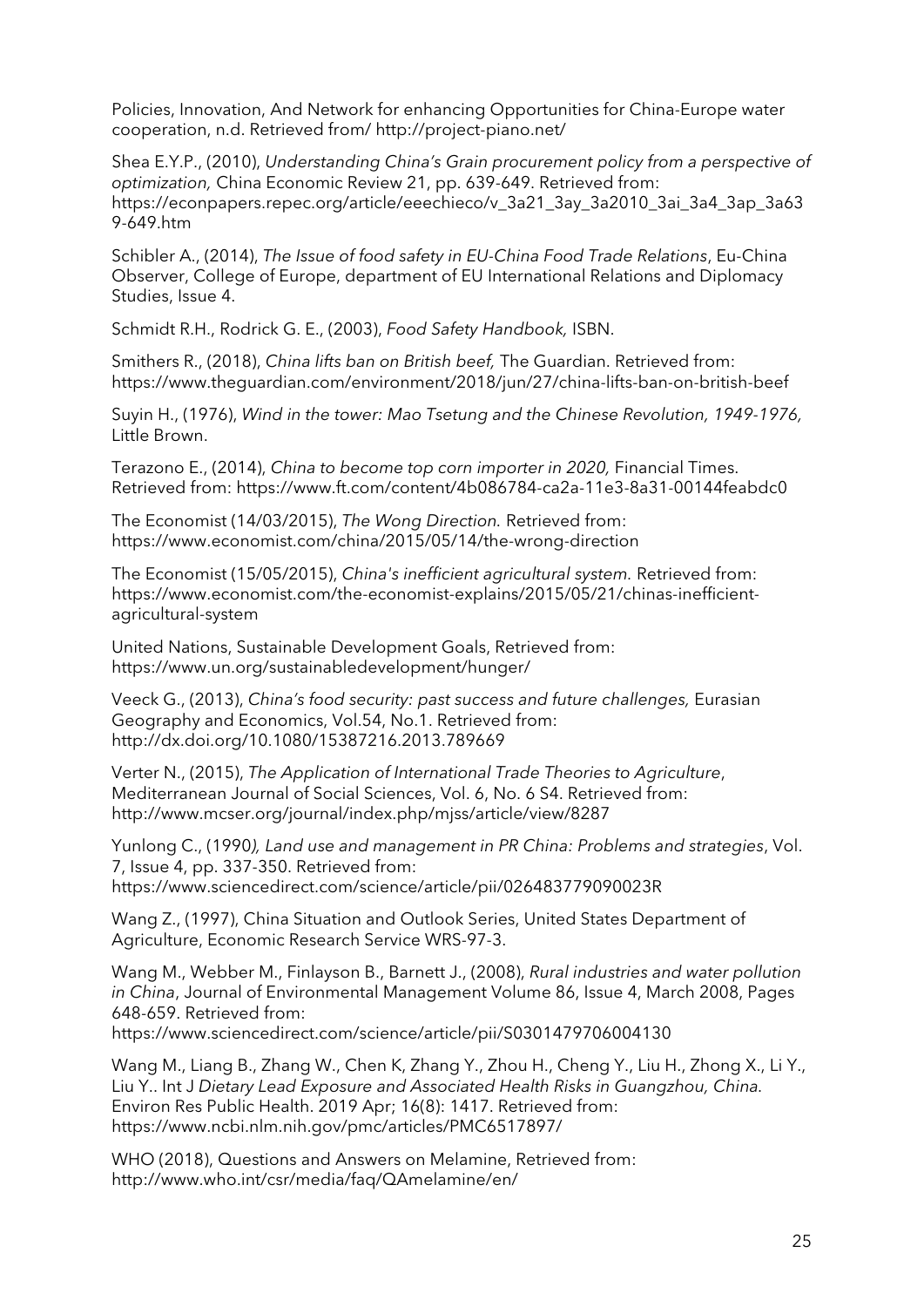WHO (2017), Food Safety. Retrieved from: https://www.who.int/news-room/factsheets/detail/food-safety

World Bank (2014), *Urban China: Toward Efficient, Inclusive, and Sustainable Urbanization,* 

World Bank Development Research Center of the State Council, the People's Republic of China. Washington, DC: World Bank.

World Bank (2014), *Urban China: Toward Efficient, Inclusive, and Sustainable Urbanization.*

World Bank Development Research Center of the State Council, the People's Republic of China. Washington, DC: World Bank.

WTO, (2016), *World Trade Statistical Review 2016.* Retrieved from: https://www.wto.org/english/res\_e/statis\_e/wts2016\_e/wts16\_toc\_e.htm

Zhan S., (2017), *Riding on self-sufficiency: Grain policy and the rise of agrarian capital in China,* Journal of Rural Studies, Vol. 54, pp. 151-161. Retrieved from: https://www.sciencedirect.com/science/article/pii/S074301671730030X?via%3Dihub

Zhang X., (2015), *Water quality, agriculture and food safety in China: current situation, trends, interdependencies, and management*, Journal of Integrative Agriculture, Vol. 14, No.11, pp. 2365-2379. Retrieved from:

https://www.sciencedirect.com/science/article/pii/S2095311915611285?via%3Dihub

Zhong F. and Zhu J., (2017), *Food security in China from a global perspective*, Agricultural & Applied Economics Association, 32 (2). Retrieved from: http://www.choicesmagazine.org/UserFiles/file/cmsarticle\_582.pdf

Zolin B., Cassin M., Mannino I., (2017*)*, *Food Security, Food Safety and Pesticides: China and the EU Compared*, University Ca' Foscari of Venice, Dept. of Economics Research Paper Series No. 02/WP. Available at: goo.gl/AG6ddK